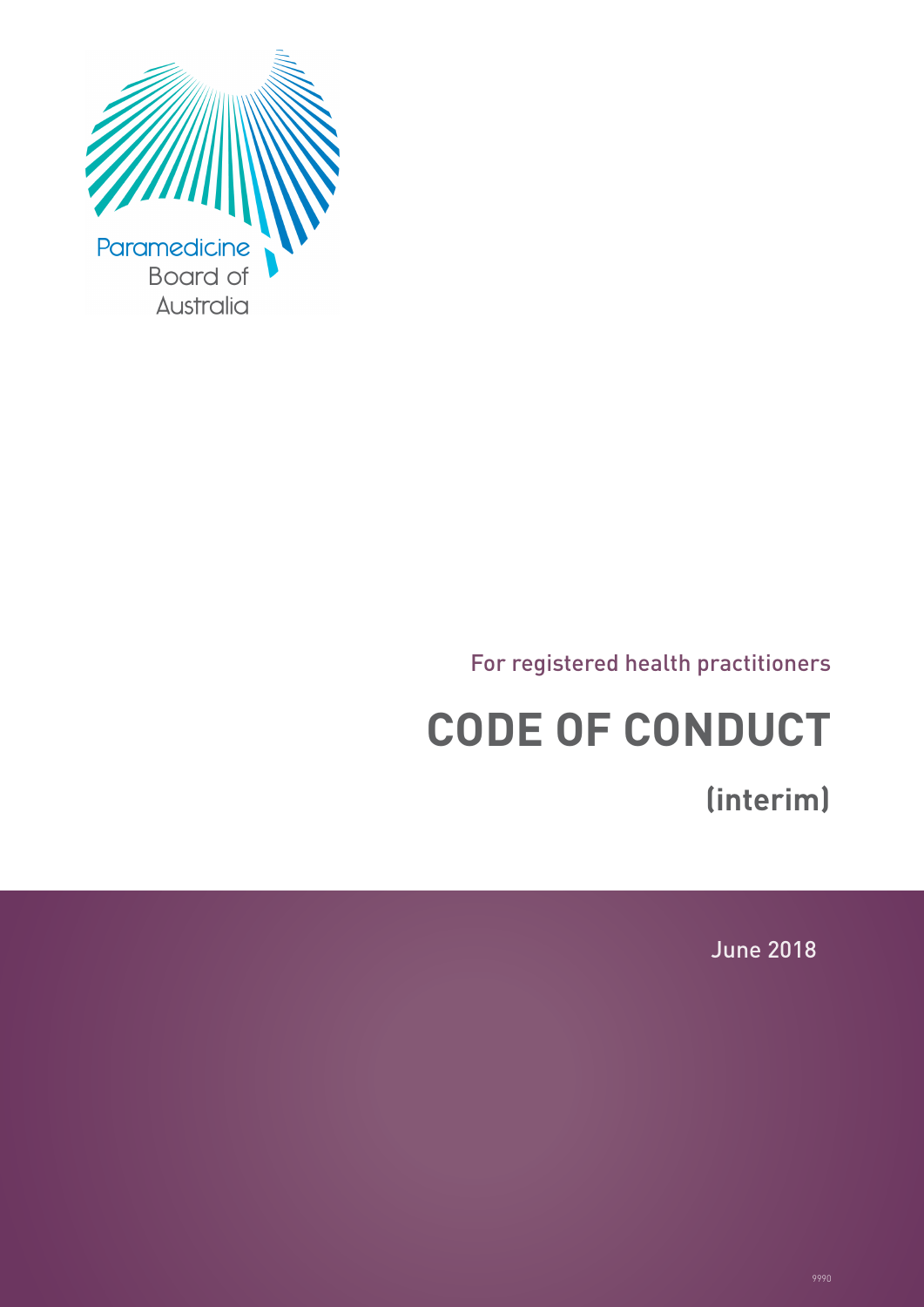### **About the National Boards and AHPRA**

The 15 National Boards regulating registered health practitioners in Australia are responsible for registering practitioners and students (except for in psychology, which has provisional psychologists), setting the standards that practitioners must meet, and managing notifications (complaints) about the health, conduct or performance of practitioners.

The Australian Health Practitioner Regulation Agency (AHPRA) works in partnership with the National Boards to implement the National Registration and Accreditation Scheme, under the Health Practitioner Regulation National Law, as in force in each state and territory (the National Law).

The core role of the National Boards and AHPRA is to protect the public.

### **About this code**

This code has been developed by most National Boards under section 39 of the National Law.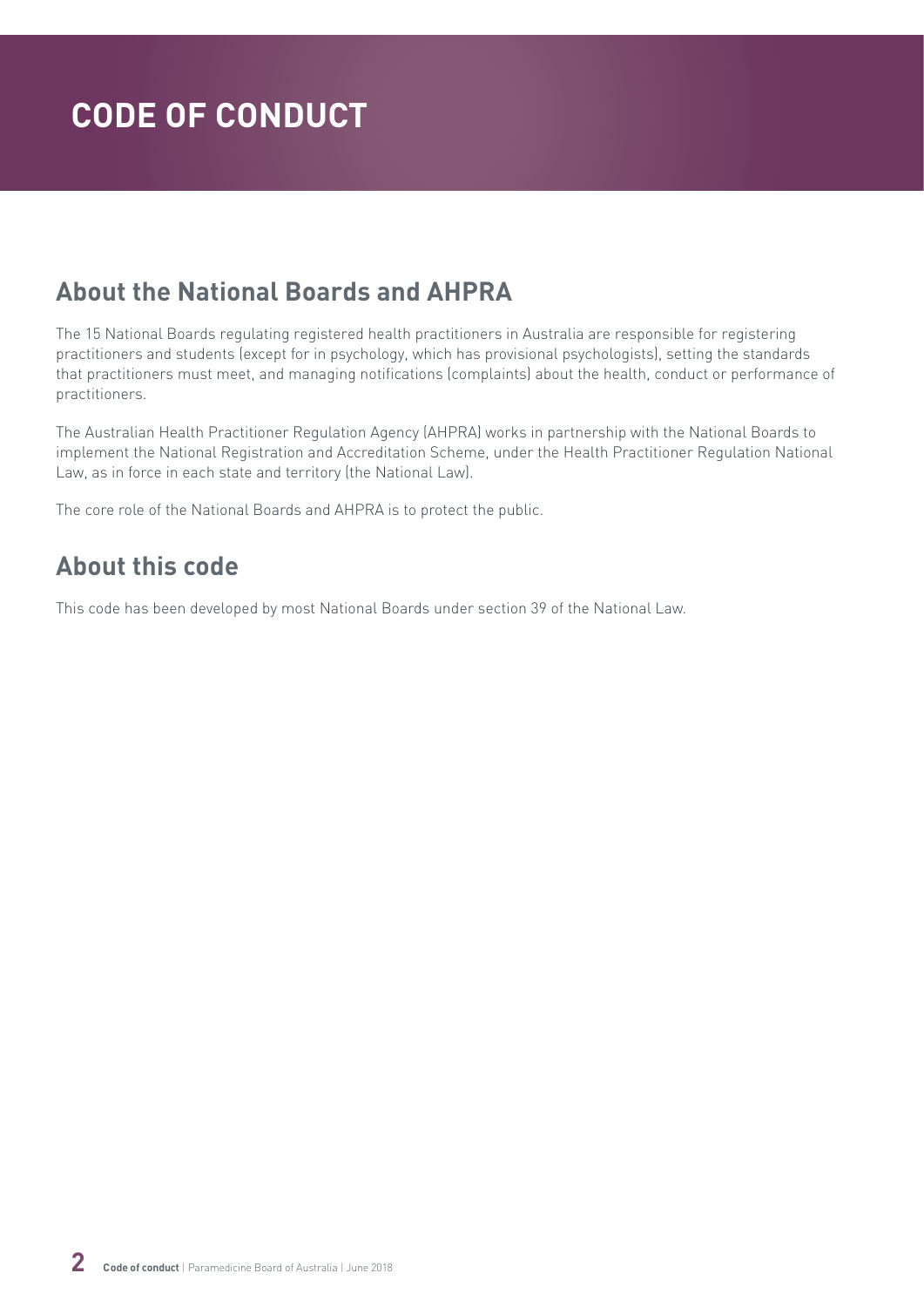### **Contents**

| <b>Overview</b><br>5 |      |                                        |    |  |
|----------------------|------|----------------------------------------|----|--|
| 1                    |      | Introduction                           | 6  |  |
|                      | 1.1  | Use of the code                        | 6  |  |
|                      | 1.2  | Professional values and qualities      | 6  |  |
|                      | 1.3  | Australia and Australian healthcare    | 7  |  |
|                      | 1.4  | Substitute decision-makers             | 7  |  |
| 2                    |      | Providing good care                    | 7  |  |
|                      | 2.1  | Introduction                           | 7  |  |
|                      | 2.2  | Good care                              | 8  |  |
|                      | 2.3  | Shared decision-making                 | 8  |  |
|                      | 2.4  | Decisions about access to care         | 9  |  |
|                      | 2.5  | Treatment in emergencies               | 9  |  |
| 3                    |      | Working with patients or clients       | 9  |  |
|                      | 3.1  | Introduction                           | 9  |  |
|                      | 3.2  | Partnership                            | 9  |  |
|                      | 3.3  | Effective communication                | 10 |  |
|                      | 3.4  | Confidentiality and privacy            | 11 |  |
|                      | 3.5  | Informed consent                       | 11 |  |
|                      | 3.6  | Children and young people              | 12 |  |
|                      | 3.7  | Culturally safe and sensitive practice | 12 |  |
|                      | 3.8  | Patients who may have additional needs | 12 |  |
|                      | 3.9  | Relatives, carers and partners         | 13 |  |
|                      | 3.10 | Adverse events and open disclosure     | 13 |  |
|                      | 3.11 | When a complaint is made               | 13 |  |

|   |      | 3.12 End-of-life care                             | 13 |
|---|------|---------------------------------------------------|----|
|   | 3.13 | Ending a professional relationship                | 14 |
|   | 3.14 | Understanding boundaries                          | 14 |
|   | 3.15 | Working with multiple clients                     | 14 |
|   | 3.16 | Closing or relocating a practice                  | 14 |
| 4 |      | Working with other practitioners                  | 15 |
|   | 4.1  | Introduction                                      | 15 |
|   | 4.2  | Respect for colleagues and other<br>practitioners | 15 |
|   | 4.3  | Delegation, referral and handover                 | 15 |
|   | 4.4  | Teamwork                                          | 15 |
|   | 4.5  | Coordinating care with other<br>practitioners     | 16 |
| 5 |      | Working within the healthcare system              | 16 |
|   | 51   | Introduction                                      | 16 |
|   |      |                                                   |    |
|   | 5.2  | Wise use of healthcare resources                  | 16 |
|   | 5.3  | Health advocacy                                   | 16 |
|   |      | 5.4 Public health                                 | 16 |
| 6 |      | Minimising risk                                   | 17 |
|   | 6.1  | Introduction                                      | 17 |
|   | 6.2  | Risk management                                   | 17 |
|   | 6.3  | Practitioner performance                          | 17 |
| 7 |      | Maintaining professional performance              | 18 |
|   | 7.1  | Introduction                                      | 18 |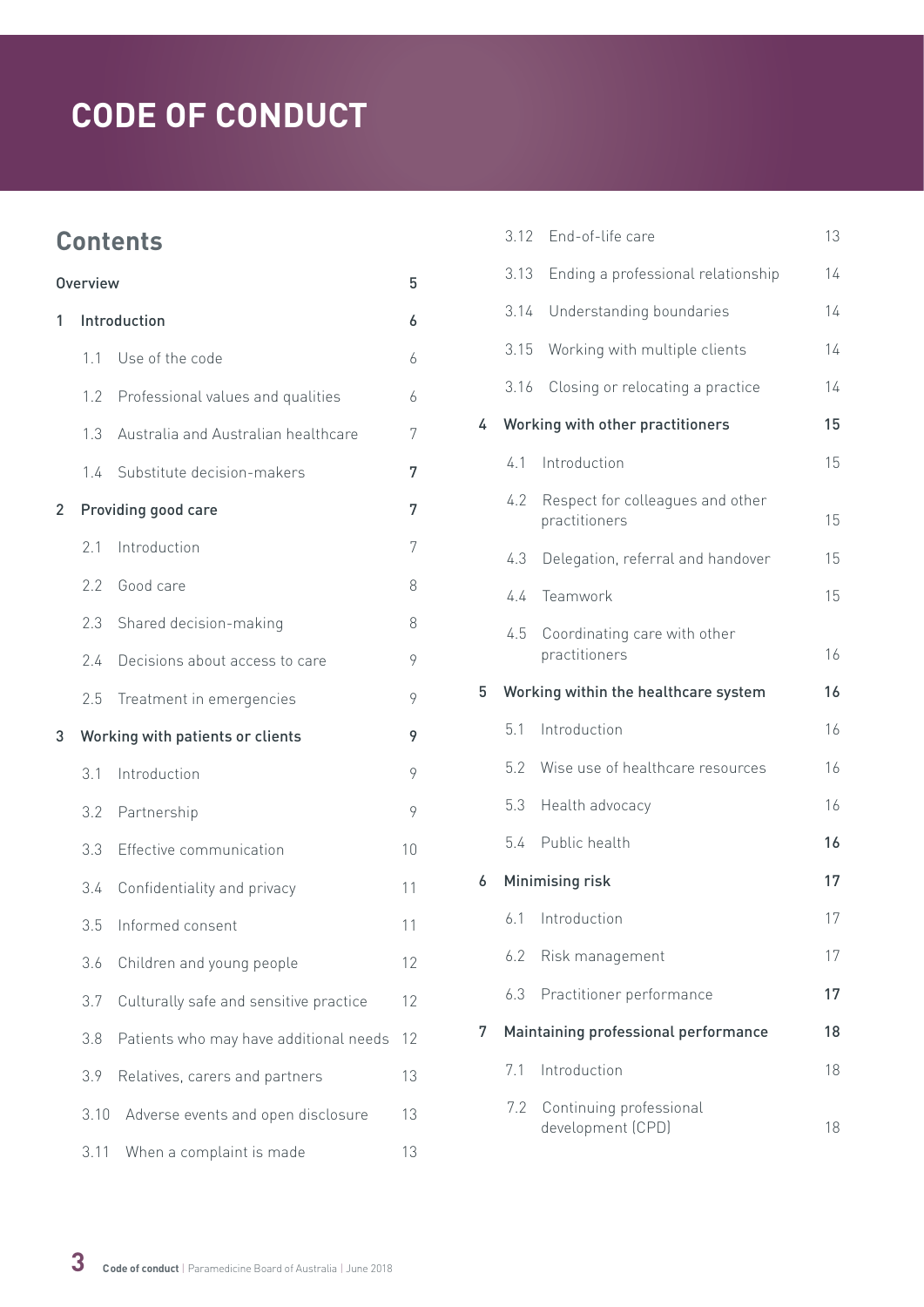| 8  |      | Professional behaviour                    | 18 |
|----|------|-------------------------------------------|----|
|    | 8.1  | Introduction                              | 18 |
|    | 8.2  | Professional boundaries                   | 18 |
|    | 8.3  | Reporting obligations                     | 18 |
|    | 8.4  | Health records                            | 19 |
|    | 8.5  | Insurance                                 | 19 |
|    | 8.6  | Advertising                               | 19 |
|    | 8.7  | Legal, insurance and other assessments    | 19 |
|    | 8.8  | Reports, certificates and giving evidence | 20 |
|    | 8.9  | Curriculum vitae                          | 20 |
|    | 8.10 | Investigations                            | 20 |
|    | 8.11 | Conflicts of interest                     | 20 |
|    | 8.12 | Financial and commercial dealings         | 21 |
|    |      |                                           |    |
|    |      | <b>Ensuring practitioner health</b>       | 21 |
| 9  | 9.1  | Introduction                              | 21 |
|    | 9.2  | Practitioner health                       | 21 |
|    | 9.3  | Other practitioners' health               | 22 |
|    |      | 10 Teaching, supervising and assessing    | 22 |
|    | 10.1 | Introduction                              | 22 |
|    | 10.2 | Teaching and supervising                  | 22 |
|    | 10.3 | Assessing colleagues                      | 23 |
|    | 10.4 | Students                                  | 23 |
| 11 |      | <b>Undertaking research</b>               | 23 |
|    | 11.1 | Introduction                              | 23 |
|    |      | 11.2 Research ethics                      | 23 |

| <b>References</b>  | 24 |
|--------------------|----|
| <b>Definitions</b> | 24 |
| <b>Review</b>      | 25 |

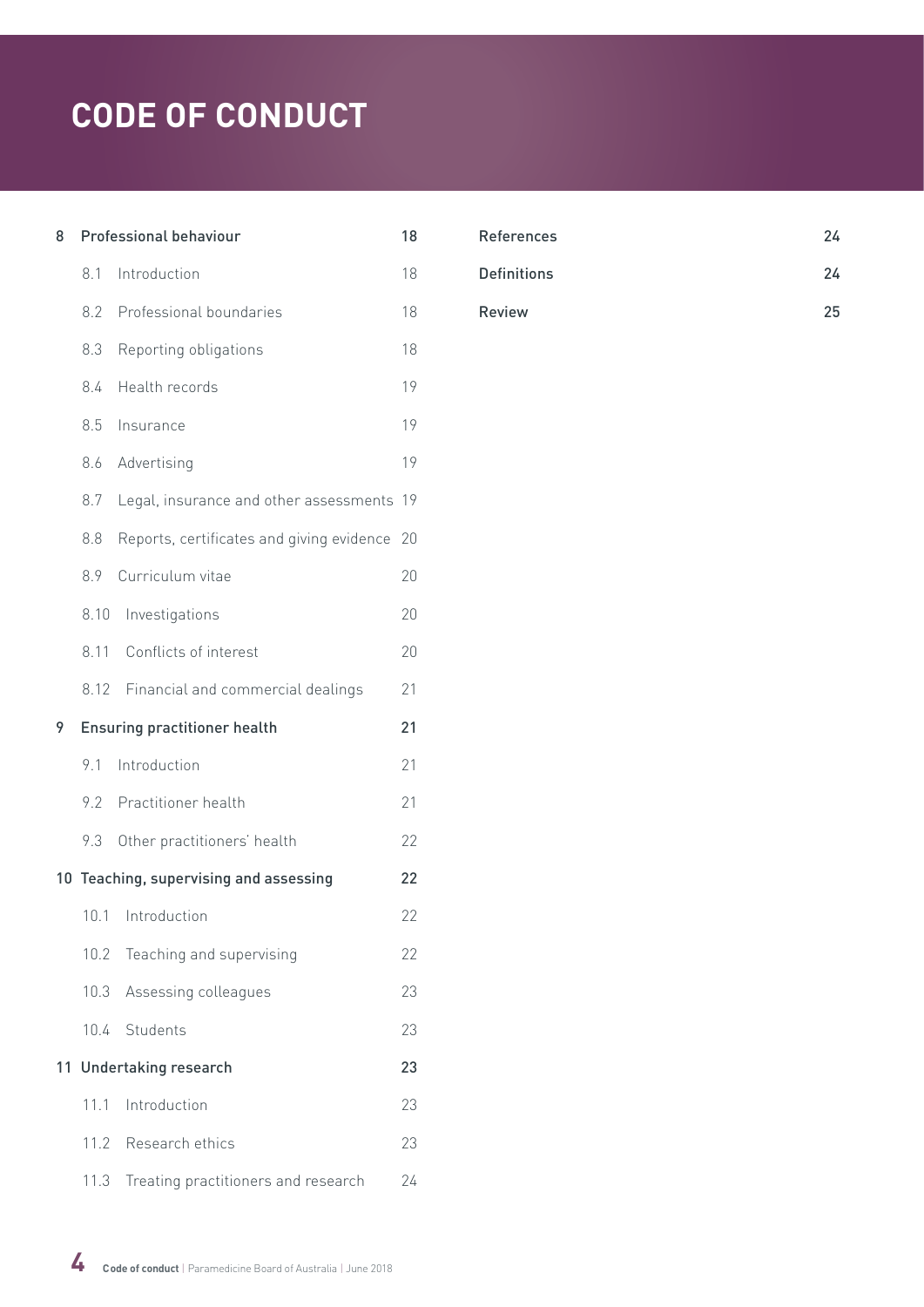### <span id="page-4-0"></span>**Overview**

This code seeks to assist and support registered health practitioners to deliver effective regulated health services within an ethical framework. The Paramedicine Board of Australia acknowledges that in emergency situations it is paramount that paramedics ensure their own personal safety and the safety of others when delivering clinical care. Practitioners have a duty to make the care of patients or clients their first concern and to practise safely and effectively. Maintaining a high level of professional competence and conduct is essential for good care.

The code contains important standards for practitioner behaviour in relation to:

- providing good care, including shared decisionmaking
- working with patients or clients
- working with other practitioners
- working within the healthcare system
- minimising risk
- maintaining professional performance
- professional behaviour and ethical conduct
- ensuring practitioner health
- teaching, supervising and assessing, and
- research.

Making decisions about healthcare is the shared responsibility of the practitioner and the patients or clients (or their representative).

Relationships based on openness, trust and good communication will enable practitioners to work in partnership with their patients or clients. An important part of the practitioner–patient/client relationship is effective communication, in all forms, including in person, written and electronic.

Practitioners have ethical and legal obligations to protect the privacy of people requiring and receiving care.

Patients or clients have a right to expect that practitioners and their staff will hold information about them in confidence, unless information is required to be released by law or public interest considerations.

Practitioners need to obtain informed consent for the care that they provide to their patients or clients. Caring for children and young people brings additional responsibilities for practitioners.

Good practice involves genuine efforts to understand the cultural needs and contexts of different patients or clients to obtain good health outcomes. Practitioners need to be aware that some patients or clients have additional needs and modify their approach appropriately.

When adverse events occur, practitioners have a responsibility to be open and honest in communication with patients or clients to review what has occurred.

In some circumstances, the relationship between a practitioner and a patient or client may become ineffective or compromised and may need to end.

Good relationships with colleagues and other practitioners strengthen the practitioner–patient/client relationship and enhance care.

Practitioners have a responsibility to contribute to the effectiveness and efficacy of the healthcare system.

Minimising risk to patients or clients is a fundamental component of practice. Good practice involves understanding and applying the key principles of risk minimisation and management to practice.

Maintaining and developing a practitioner's knowledge, skills and professional behaviour are core aspects of good practice.

Teaching, supervising and mentoring practitioners and students is important for the development of practitioners and for the care of patients or clients. It is part of good practice to contribute to these activities, and provide support, assessment, feedback and supervision for colleagues, practitioners in training and students.

Underpinning this code is the assumption that practitioners will exercise their professional judgement to deliver the best possible outcome for their patients.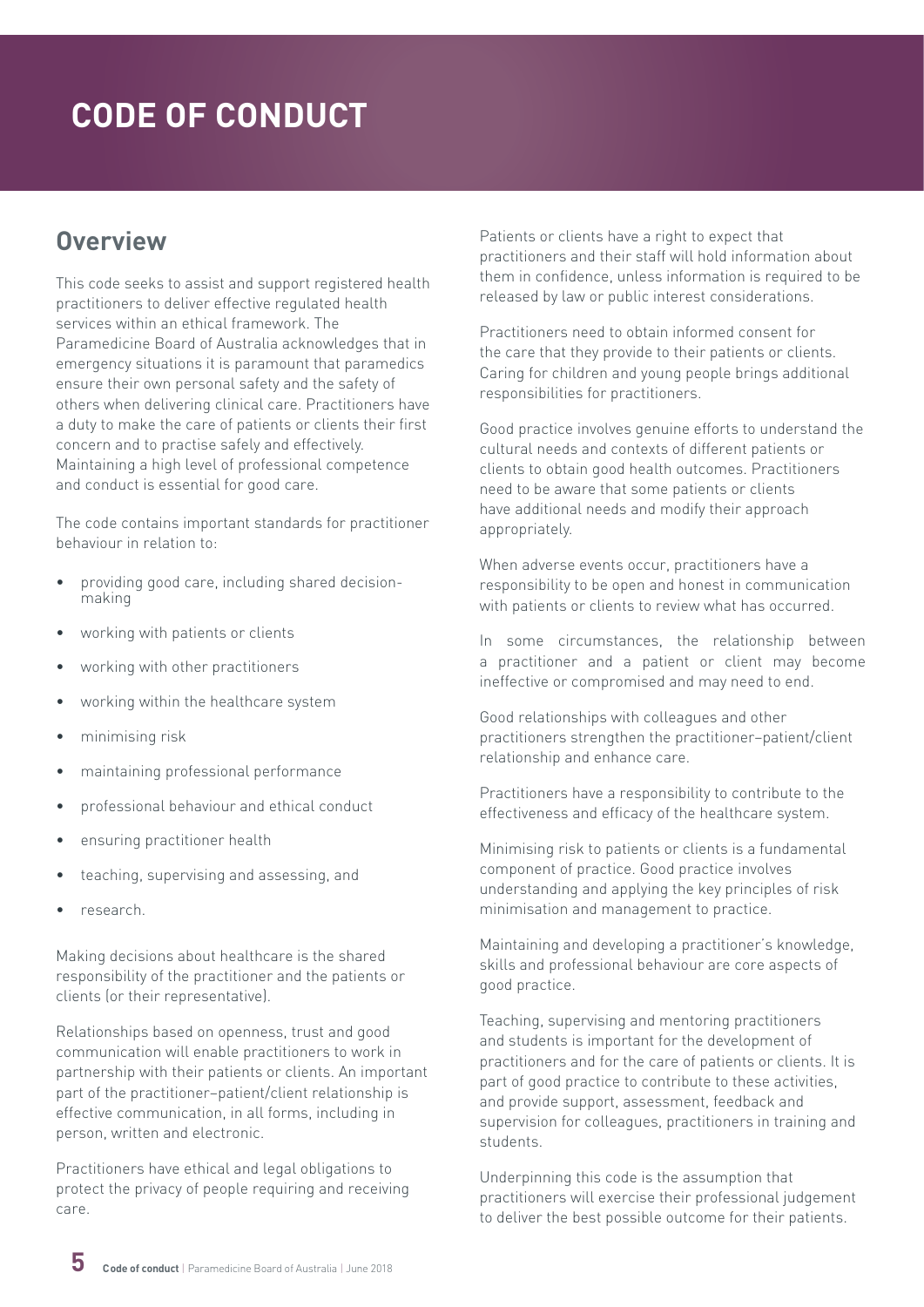### <span id="page-5-0"></span>**1 Introduction**

#### 1.1 Use of the code

This code seeks to assist and support practitioners to deliver appropriate, effective services within an ethical framework. Practitioners have a professional responsibility to be familiar with this code and to apply the guidance it contains.

This code will be used:

- to support individual practitioners in the challenging task of providing good healthcare and fulfilling their professional roles and to provide a framework to guide professional judgement
- to assist National Boards in their role of protecting the public by setting and maintaining standards of good practice – Boards will use this code when evaluating the professional conduct of practitioners. If professional conduct varies significantly from this code, practitioners should be prepared to explain and justify their decisions and actions and serious or repeated failure to meet this code may have consequences for registration
- as an additional resource for a range of uses that contribute to enhancing the culture of professionalism in the Australian health system: for example, in practitioner education; orientation, induction and supervision of students; and by administrators and policy makers in hospitals, health services and other institutions, and
- as a quide to the public and consumers of health services about what good practice is and the standard of behavior they should expect from health practitioners.

Practitioners must always act in accordance with the law. The code is not a substitute for the provisions of the Health Practitioner Regulation National Law, as in force in each state and territory (the National Law), other relevant legislation and case law. If there is any conflict between the code and the law, the law takes precedence. Practitioners need to be aware of and comply with, the standards, guidelines and policies of their National Board.

The code does not address in detail the range of general legal obligations that apply to practitioners, such as those under privacy, child protection and anti-discrimination legislation; responsibilities to employees and other individuals present at a practice under workplace health and safety legislation; and vicarious liability for employees under the general law. Practitioners should ensure that they are aware of their legal obligations and act in accordance with them.

This code is not an exhaustive study of professional ethics or an ethics guide. It does not address the standards of practice within individual health professions or disciplines. These standards of practice are generally found in documents issued by the relevant National Boards and/or professional bodies.

While good healthcare respects the rights of patients or clients, this code is not a charter of rights (an example of a charter is the *Australian charter of healthcare rights* issued by the Australian Commission on Safety and Quality in Health Care and available at [www.safetyandquality.gov.au\)](http://www.safetyandquality.gov.au).

The focus of this code is on good practice and professional behaviour. It is not intended as a mechanism to address disputes between professional colleagues, e.g. in relation to termination of business relationships and disputes over patients or clients.

#### 1.2 Professional values and qualities

While individual practitioners have their own personal beliefs and values, there are certain professional values on which all practitioners are expected to base their practice. These professional values apply to the practitioner's conduct regardless of the setting, including in person and electronically, e.g. social media, e-health etc.

Practitioners have a duty to make the care of patients or clients their first concern and to practise safely and effectively. They must be ethical and trustworthy. Patients or clients trust practitioners because they believe that, in addition to being competent, practitioners will not take advantage of them and will display qualities such as integrity, truthfulness, dependability and compassion. Patients or clients also rely on practitioners to protect their confidentiality.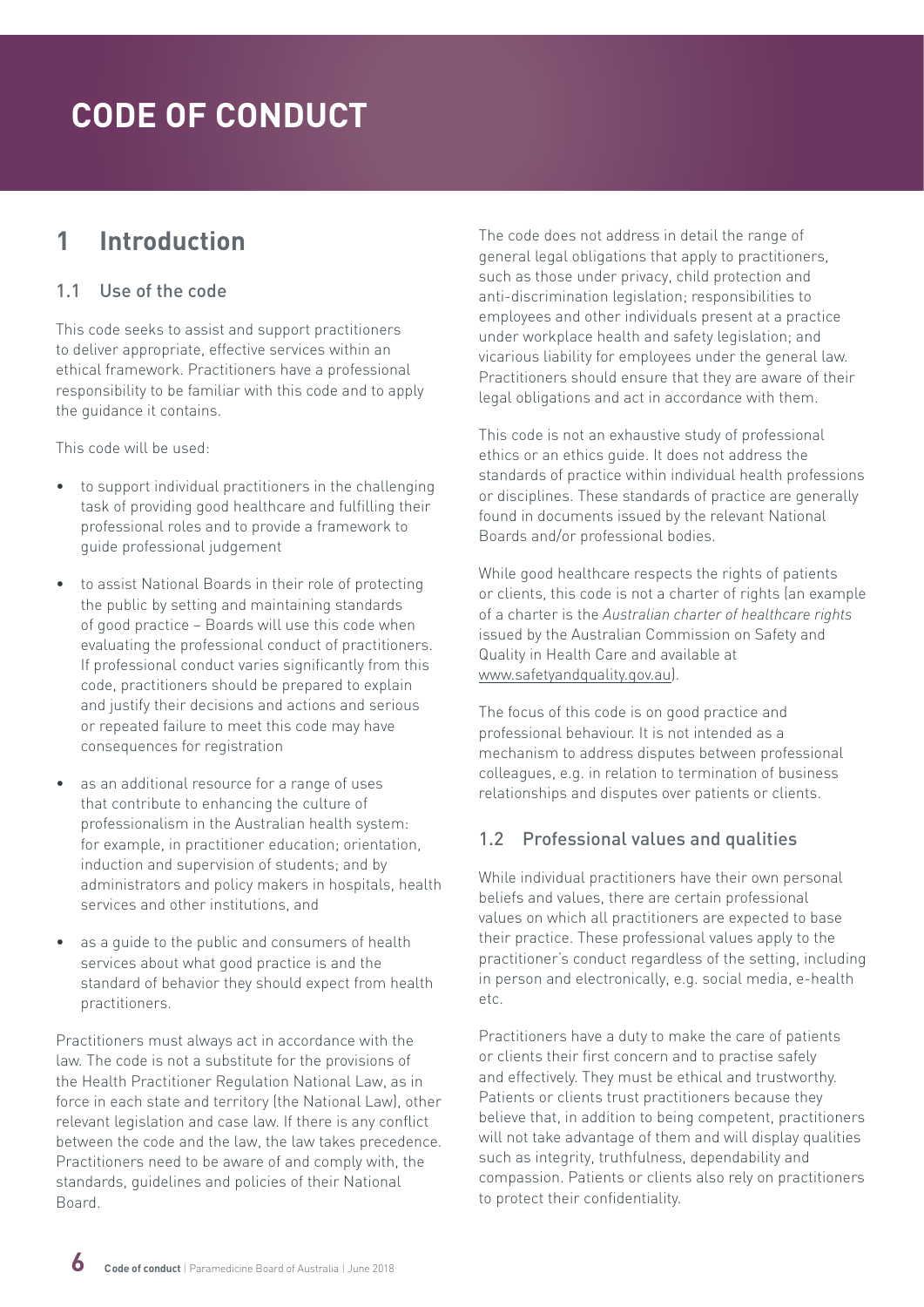<span id="page-6-0"></span>Practitioners have a responsibility to protect and promote the health of individuals and the community.

Good practice is centred on patients or clients. It involves practitioners understanding that each patient or client is unique and working in partnership with patients or clients, adapting what they do to address the needs and reasonable expectations of each person. This includes cultural awareness: being aware of their own culture and beliefs and respectful of the beliefs and cultures of others, and recognising that these cultural differences may impact on the practitioner–patient/ client relationship and on the delivery of services. Good practice also includes being aware that differences such as gender, sexuality, age, belief systems and other anti-discrimination grounds in relevant legislation may influence care needs, and avoiding discrimination on the basis of these differences.

Effective communication in all forms underpins every aspect of good practice.

Professionalism embodies all the qualities described here and includes self-awareness and self-reflection. Practitioners are expected to reflect regularly on whether they are practising effectively, on what is happening in their relationships with patients or clients and colleagues, and on their own health and wellbeing. They have a duty to keep their skills and knowledge up to date, refine and develop their clinical judgement as they gain experience, and contribute to their profession.

Practitioners have a responsibility to recognise and work within the limits of their competence and scope of practice. Scopes of practice vary according to different roles; for example, practitioners, researchers and managers will all have quite different competence and scopes of practice. To illustrate, in relation to working within their scope of practice, practitioners may need to consider whether they have the appropriate qualifications and experience to provide advice on over the counter and scheduled medicines, herbal remedies, vitamin supplements, etc.

Practitioners should be committed to safety and quality in healthcare (the Australian Commission on Safety and Quality in Health Care is at [www.safetyandquality.gov.au](http://www.safetyandquality.gov.au) – also see the references section at the end of this code).

#### 1.3 Australia and Australian healthcare

Australia is culturally and linguistically diverse. We inhabit a land that, for many ages, was held and cared for by Aboriginal and/or Torres Strait Islander Australians, whose history and culture have uniquely shaped our nation. Our society is further enriched by the contribution of people from many nations who have made Australia their home.

Practitioners in Australia reflect the cultural diversity of our society and this diversity strengthens the health professions.

There are many ways to practise a health profession in Australia. Practitioners have critical roles in caring for people who are unwell, assisting people to recover and seeking to keep people well. This code focuses on these roles. For practitioners with roles that involve little or no contact with patients or clients, not all of this code may be relevant, but the underpinning principles will still apply.

#### 1.4 Substitute decision-makers

There are several conditions or situations in which patients or clients may have limited competence or capacity to make independent decisions about their health care; for example, people with dementia or acute conditions that temporarily affect competence and children or young people, depending on their age and capacity (see Section 3.5 *Informed consent*).

In this code, reference to the terms 'patients or clients' also includes substitute decision-makers for patients or clients who do not have the capacity to make their own decisions. These can be parents or a legally appointed decision-maker. If in doubt, seek advice from the relevant guardianship authority.

### **2 Providing good care**

#### 2.1 Introduction

Care of the patient or client is the primary concern for health professionals in clinical practice. Providing good care includes: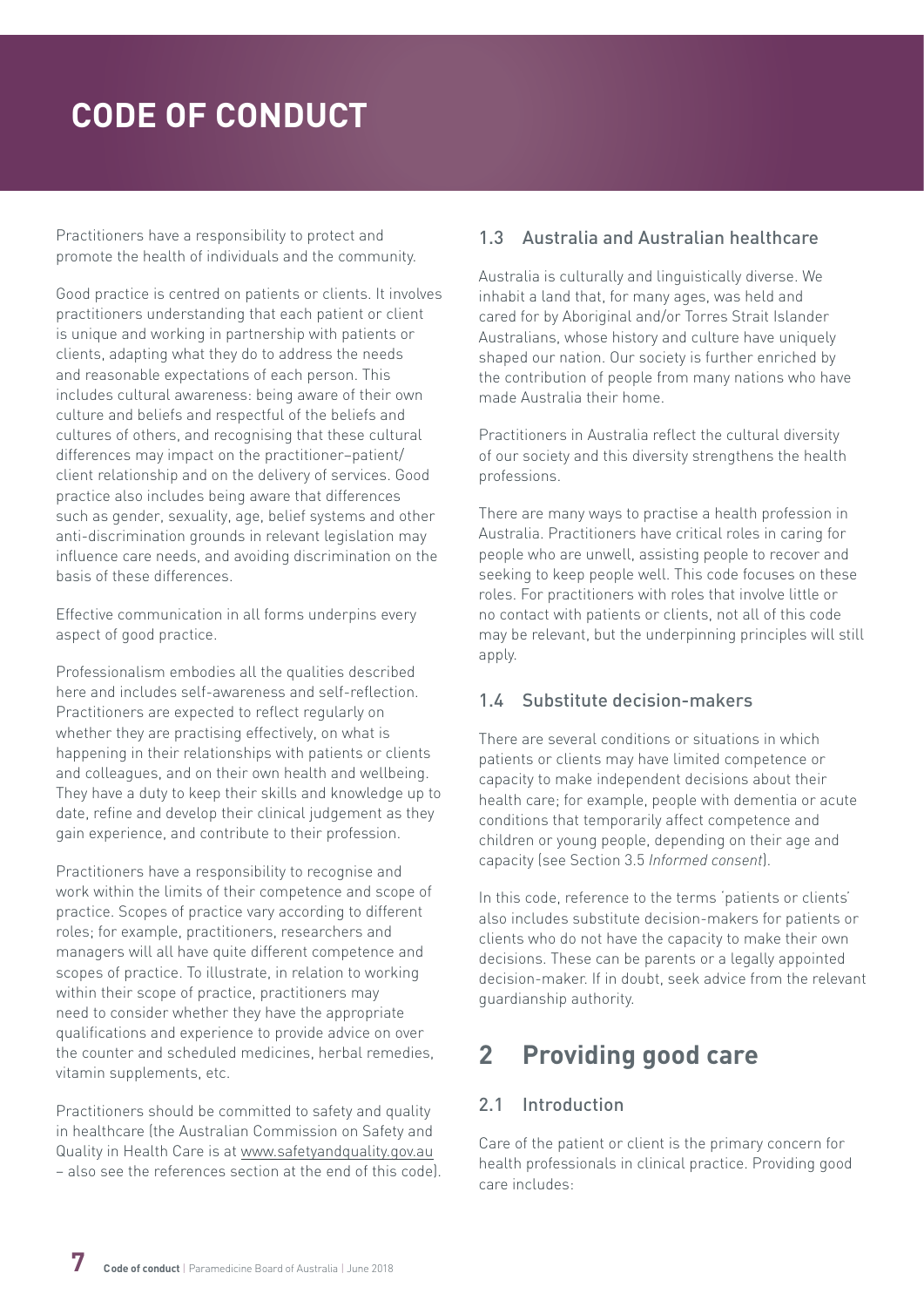- <span id="page-7-0"></span>a) assessing the patient or client, taking into account their history, views and an appropriate physical examination where relevant; the history includes relevant psychological, social and cultural aspects
- b) formulating and implementing a suitable management plan (including providing treatment and advice and, where relevant, arranging investigations and liaising with other treating practitioners)
- c) facilitating coordination and continuity of care
- d) recognising the limits to a practitioner's own skills and competence and referring a patient or client to another practitioner when this is in the best interests of the patients or clients, and
- e) recognising and respecting the rights of patients or clients to make their own decisions.

#### 2.2 Good care

Maintaining a high level of professional competence and conduct is essential for good care. Good practice involves:

- a) recognising and working within the limits of a practitioner's competence and scope of practice, which may change over time
- b) ensuring that practitioners maintain adequate knowledge and skills to provide safe and effective care
- c) when moving into a new area of practice, ensuring that a practitioner has undertaken sufficient training and/or qualifications to achieve competency in that area
- d) practising patient/client-centred care, including encouraging patients or clients to take interest in, and responsibility for, the management of their health and supporting them in this
- e) maintaining adequate records (see Section 8.4 *Health records*)
- f) considering the balance of benefit and harm in all clinical management decisions
- g) communicating effectively with patients or clients (see Section 3.3 *Effective communication*)
- h) providing treatment options based on the best available information and not influenced by financial gain or incentives
- i) taking steps to alleviate the symptoms and distress of patients or clients, whether or not a cure is possible
- j) supporting the right of the patient or client to seek a second opinion
- k) consulting and taking advice from colleagues when appropriate
- l) making responsible and effective use of the resources available to practitioners (see Section 5.2 *Wise use of healthcare resources*)
- m) ensuring that the personal views of a practitioner do not affect the care of a patient or client adversely
- n) practising in accordance with the current and accepted evidence base of the health profession, including clinical outcomes
- o) evaluating practice and the decisions and actions in providing good care, and
- p) facilitating the quality use of therapeutic products based on the best available evidence and the patient or client's needs.

#### 2.3 Shared decision-making

Making decisions about healthcare is the shared responsibility of the treating practitioner and the patient or client who may wish to involve their family, carer/s and/or others. Practitioners have the responsibility to create and foster conditions for this to occur. (Also see Section 1.4 *Substitute decision-makers.*)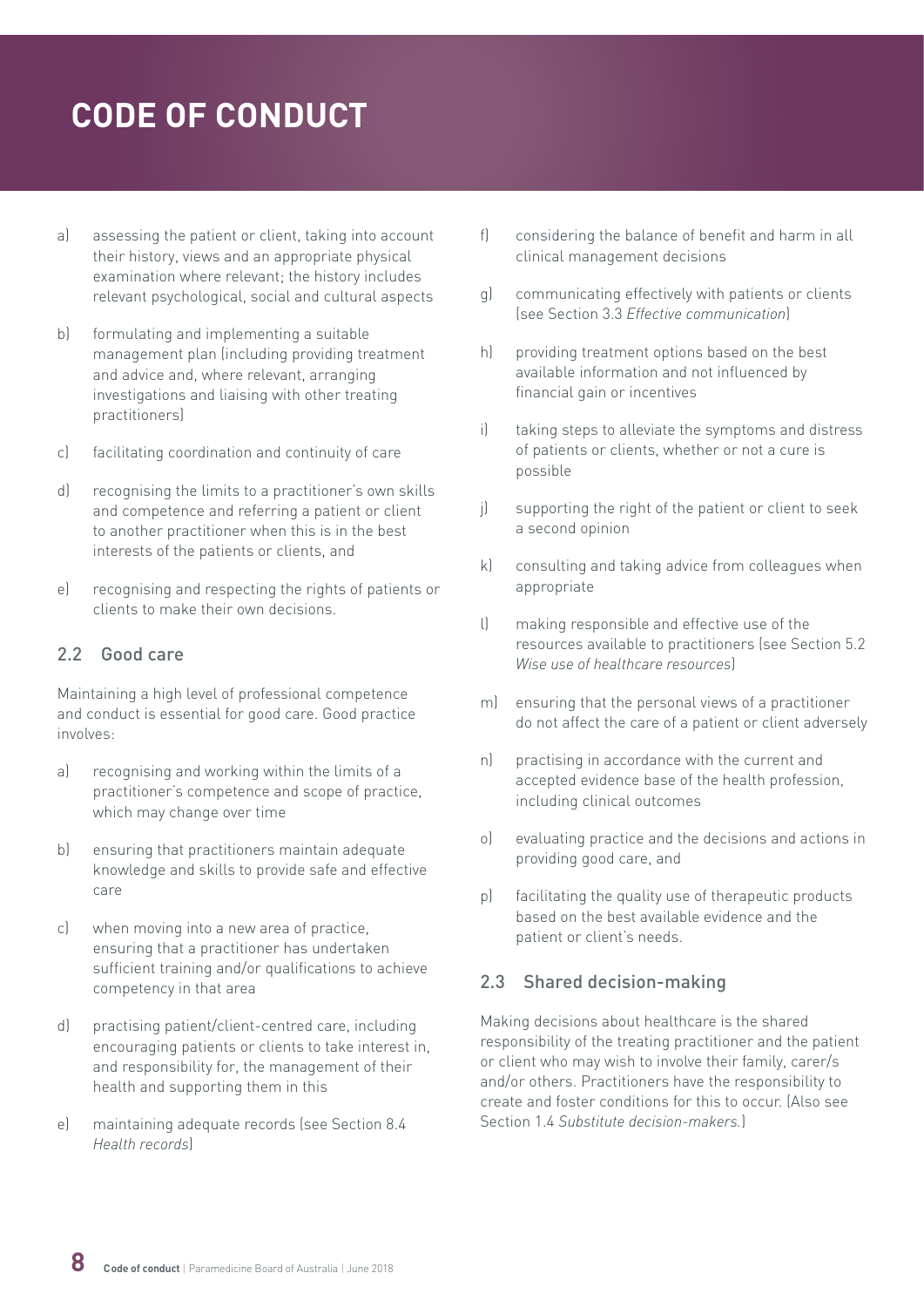#### <span id="page-8-0"></span>2.4 Decisions about access to care

Practitioner decisions about access to care need to be free from bias and discrimination. Good practice involves:

- a) treating patients or clients with respect at all times
- b) not prejudicing the care of a patient or client because a practitioner believes that the behaviour of the patient or client has contributed to their condition
- c) upholding the duty to the patient or client and not discriminating on grounds irrelevant to healthcare, including race, religion, sex, disability or other grounds specified in anti-discrimination legislation
- d) investigating and treating patients or clients on the basis of clinical need and the effectiveness of the proposed investigations or treatment, and not providing unnecessary services or encouraging the indiscriminate or unnecessary use of health services
- e) keeping practitioners and their staff safe when caring for patients or clients; while action should be taken to protect practitioners and their staff if a patient or client poses a risk to health or safety, the patient or client should not be denied care, if reasonable steps can be taken to keep practitioners and their staff safe
- f) being aware of a practitioner's right to not provide or participate directly in treatments to which the practitioner objects conscientiously, informing patients or clients and, if relevant, colleagues of the objection, and not using that objection to impede access to treatments that are legal, and
- g) not allowing moral or religious views to deny patients or clients access to healthcare, recognising that practitioners are free to decline to provide or participate in that care personally.

#### 2.5 Treatment in emergencies

Treating patients or clients in emergencies requires practitioners to consider a range of issues, in addition to the provision of best care. Good practice involves offering assistance in an emergency that takes account of the practitioner's own safety, skills, the availability of other options and the impact on any other patients or clients under the practitioner's care, and continuing to provide that assistance until services are no longer required.

### **3 Working with patients or clients**

#### 3.1 Introduction

Relationships based on respect, trust and good communication will enable practitioners to work in partnership with patients or clients.

#### 3.2 Partnership

A good partnership between a practitioner and the person they are caring for requires high standards of personal conduct. This involves:

- a) being courteous, respectful, compassionate and honest
- b) treating each patient or client as an individual
- c) protecting the privacy and right to confidentiality of patients or clients, unless release of information is required by law or by public interest considerations
- d) encouraging and supporting patients or clients and, when relevant, their carer/s or family in caring for themselves and managing their health
- e) encouraging and supporting patients or clients to be well-informed about their health and assisting patients or clients to make informed decisions about their healthcare activities and treatments by providing information and advice to the best of a practitioner's ability and according to the stated needs of patients or clients
- f) respecting the right of the patient or client to choose whether or not they participate in any treatment or accept advice, and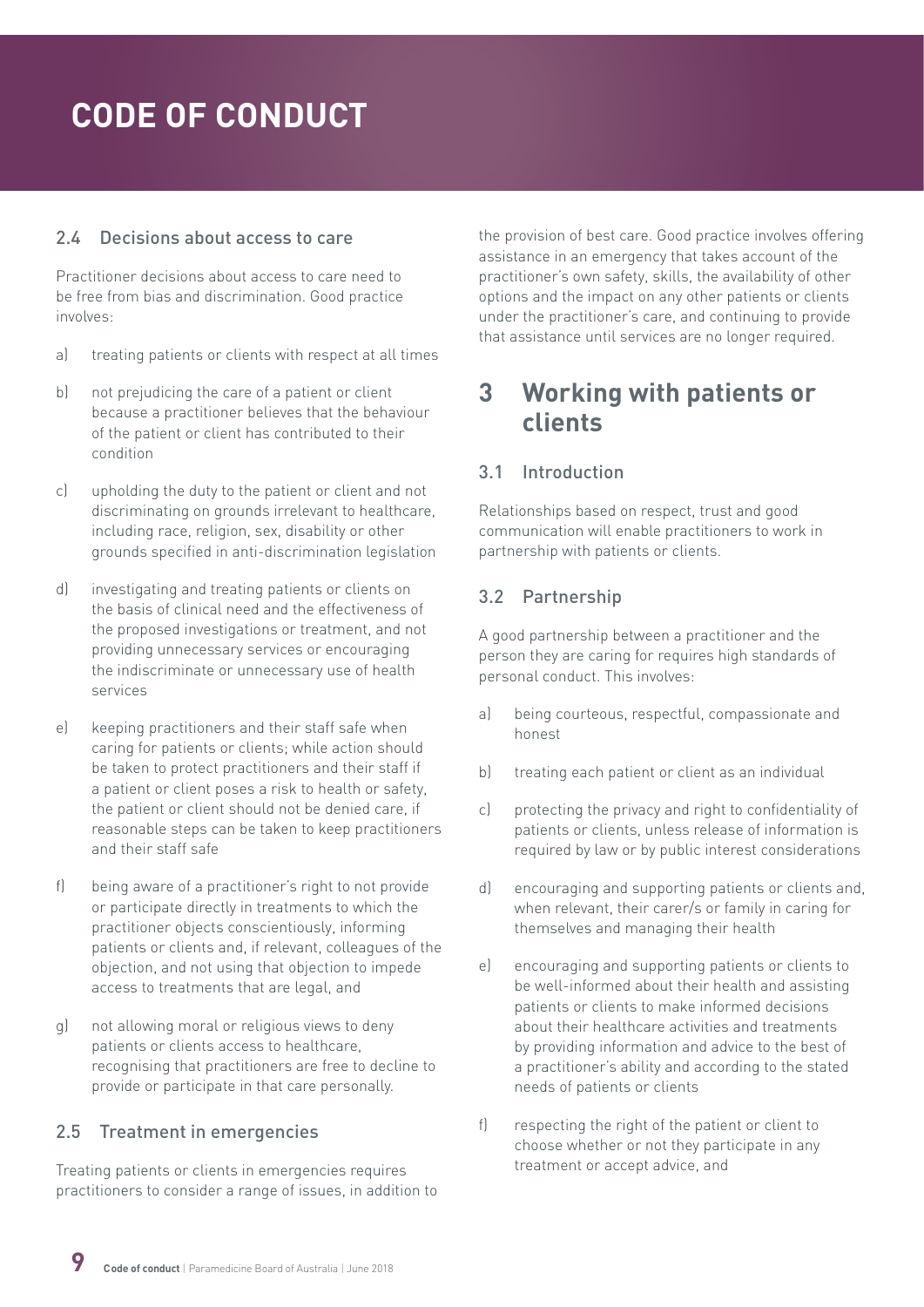<span id="page-9-0"></span>g) recognising that there is a power imbalance in the practitioner–patient/client relationship and not exploiting patients or clients physically, emotionally, sexually or financially (also see Section 8.2 *Professional boundaries* and Section 8.12 *Financial and commercial dealings*).

#### 3.3 Effective communication

An important part of the practitioner–patient/client relationship is effective communication. This involves:

- a) listening to patients or clients, asking for and respecting their views about their health and responding to their concerns and preferences
- b) awareness of health literacy issues and taking health literacy into account and/or adjusting their communication in response
- c) encouraging patients or clients to tell a practitioner about their condition and how they are managing it, including any other health advice they have received, any prescription or other medications they have been prescribed and any other therapies they are using
- d) informing patients or clients of the nature of and need for all aspects of their clinical care, including examination and investigations, and giving them adequate opportunity to question or refuse intervention and treatment
- e) discussing with patients or clients their condition and the available healthcare options, including their nature, purpose, possible positive and adverse consequences, limitations and reasonable alternatives wherever they exist
- f) endeavouring to confirm that a patient or client understands what a practitioner has said
- g) ensuring that patients or clients are informed of the material risks associated with any part of a proposed management plan
- h) responding to questions from patients or clients and keeping them informed about their clinical progress
- i) making sure, whenever practical, that arrangements are made to meet the specific language, cultural and communication needs of patients or clients and being aware of how these needs affect understanding
- j) becoming familiar with, and using wherever necessary, qualified language interpreters or cultural interpreters to help meet the communication needs of patients or clients, including those who require assistance because of their English skills, or because they are speech or hearing impaired (wherever possible, practitioners should use trained translators and interpreters rather than family members or other staff)
- k) when using interpreters:
	- taking reasonable steps to ensure that the interpreter is competent to work as an interpreter in the relevant context
	- taking reasonable steps to ensure that the interpreter is not in a relationship with the patient or client that may impair the interpreter's judgement
	- taking reasonable steps to ensure that the interpreter will keep confidential the existence and content of the service provided to the patient or client
	- taking reasonable steps to ensure that the interpreter is aware of any other relevant provisions of this code, and
	- obtaining informed consent from the patient or client to use the selected interpreter
- l) using social media, e-health and personally controlled electronic health records appropriately, consistent with this code, and
- m) communicating appropriately with and providing relevant information to other stakeholders, including other treating practitioners, in accordance with applicable privacy requirements.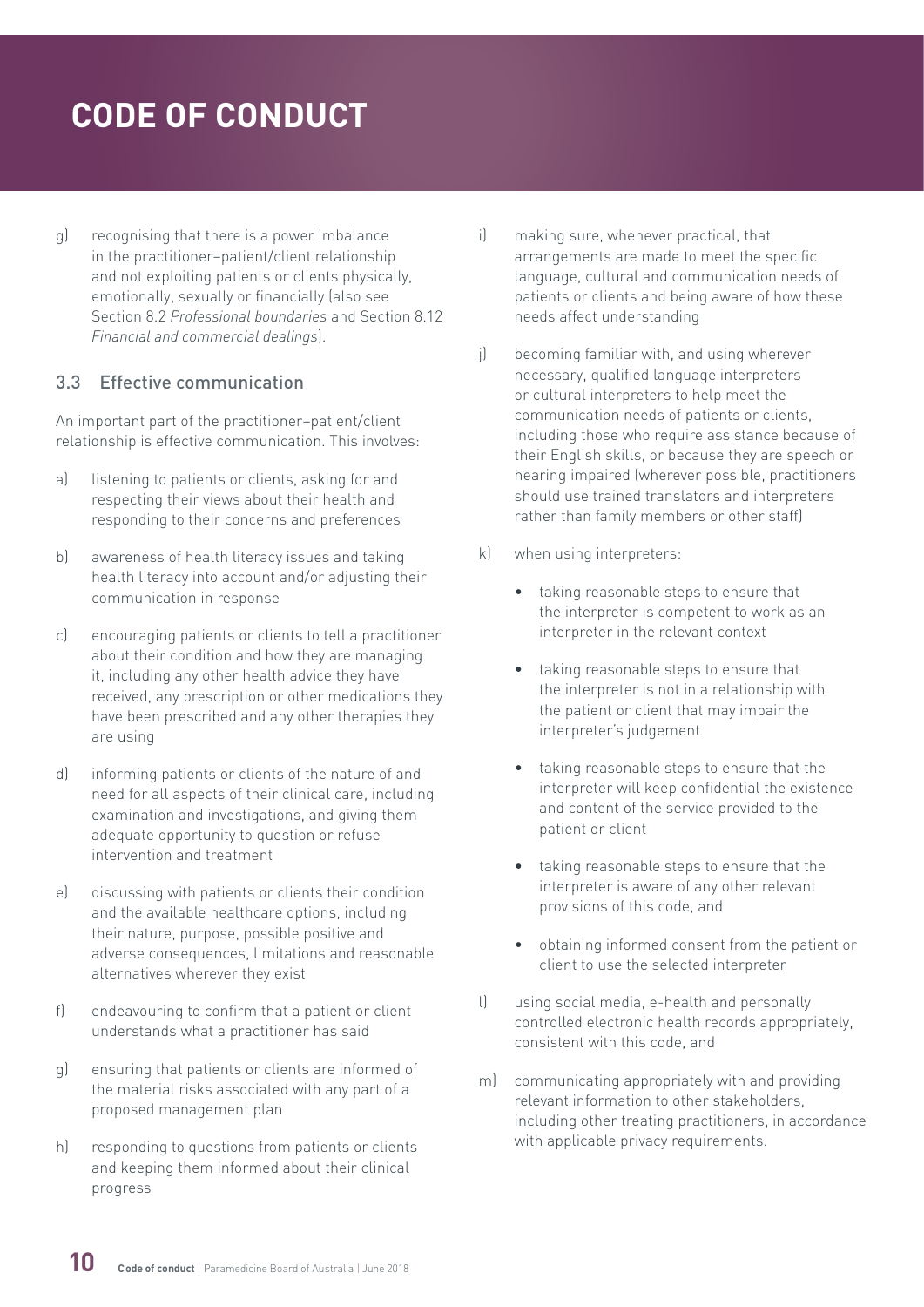#### <span id="page-10-0"></span>3.4 Confidentiality and privacy

Practitioners have ethical and legal obligations to protect the privacy of people requiring and receiving care. Patients or clients have a right to expect that practitioners and their staff will hold information about them in confidence, unless release of information is required by law or public interest considerations. Good practice involves:

- a) treating information about patients or clients as confidential and applying appropriate security to electronic and hard copy information
- b) seeking consent from patients or clients before disclosing information, where practicable
- c) being aware of the requirements of the privacy and/or health records legislation that operates in relevant states and territories and applying these requirements to information held in all formats, including electronic information
- d) sharing information appropriately about patients or clients for their healthcare while remaining consistent with privacy legislation and professional guidelines about confidentiality
- e) where relevant, being aware that there are complex issues relating to genetic information and seeking appropriate advice about disclosure of such information
- f) providing appropriate surroundings to enable private and confidential consultations and discussions to take place
- g) ensuring that all staff are aware of the need to respect the confidentiality and privacy of patients or clients and refrain from discussing patients or clients in a non-professional context
- h) complying with relevant legislation, policies and procedures relating to consent
- i) using consent processes, including formal documentation if required, for the release and exchange of health and medical information, and
- j) ensuring that use of social media and e-health is consistent with the practitioner's ethical and legal obligations to protect privacy.

#### 3.5 Informed consent

Informed consent is a person's voluntary decision about healthcare that is made with knowledge and understanding of the benefits and risks involved. A useful guide to the information that practitioners need to give to patients is available in the National Health and Medical Research Council (NHMRC) publication *General guidelines for medical practitioners in providing information to patients* ([www.nhmrc.gov.au](file:///C:\Users\helen\AppData\Local\Microsoft\Windows\Temporary Internet Files\Content.Outlook\LLROZHLU\Early and multiple versions\www.nhmrc.gov.au)). The NHMRC guidelines cover the information that practitioners should provide about their proposed management or approach, including the need to provide more information where the risk of harm is greater and likely to be more serious and advice about how to present information.

- a) providing information to patients or clients in a way they can understand before asking for their consent
- b) obtaining informed consent or other valid authority before undertaking any examination or investigation, providing treatment (this may not be possible in an emergency) or involving patients or clients in teaching or research, including providing information on material risks
- c) when referring a patient or client for investigation or treatment, advising the patient or client that there may be additional costs, which they may wish to clarify before proceeding
- d) when working with a patient or client whose capacity to give consent is or may be impaired or limited, obtaining the consent of people with legal authority to act on behalf of the patient or client and attempting to obtain the consent of the patient or client as far as practically possible
- e) being mindful of additional informed consent requirements when supplying or prescribing products not approved or made in Australia, and
- f) documenting consent appropriately, including considering the need for written consent for procedures which may result in serious injury or death.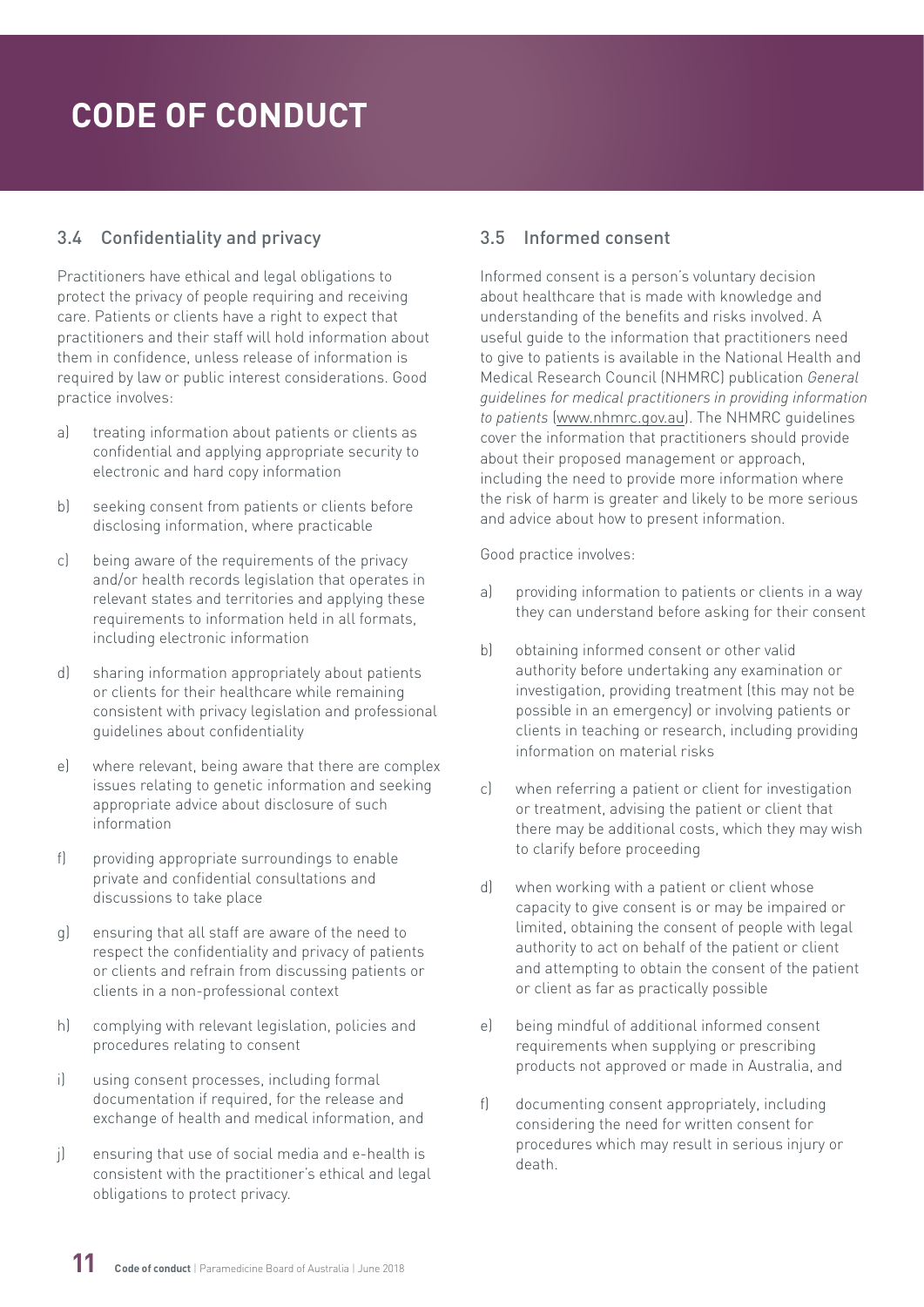#### <span id="page-11-0"></span>Fees and financial consent

- a) Patients or clients should be made aware of all the fees and charges involved in a course of treatment, preferably before the health service is provided.
- b) Discussion about fees should be in a manner appropriate to the professional relationship and should include discussion about the cost of all required services and general agreement about the level of treatment to be provided.

#### 3.6 Children and young people

Caring for children and young people brings additional responsibilities for practitioners. Mandatory reporting of child abuse and neglect is legislated in all states and territories in Australia. Practitioners have a responsibility to be aware of the mandatory reporting requirements in their state or territory.

Good practice involves:

- a) placing the interests and wellbeing of the child or young person first
- b) considering the young person's capacity for decision-making and consent; in general, where a practitioner judges that a person is of a sufficient age and of sufficient mental and emotional capacity to give consent to a service, then that person should be able to request and provide informed consent to receive services without the consent of a parent, guardian or other legal representative
- c) ensuring that, when communicating with a child or young person, practitioners:
	- treat the child or young person with respect and listen to their views
	- encourage questions and answer those questions to the best of the practitioner's ability
	- provide information in a way the child or young person can understand
	- recognise the role of parents or guardians and, when appropriate, encourage the child or young person to involve their parents or guardians in decisions about care, and

• remain alert to children and young people who may be at risk and notify appropriate child protection authorities as required by law. This may include where a parent or guardian is refusing treatment for their child or young person and this decision may not be in the best interests of the child or young person.

#### 3.7 Culturally safe and sensitive practice

Good practice involves an awareness of the cultural needs and contexts of all patients and clients, to obtain good health outcomes. This includes:

- a) having knowledge of, respect for and sensitivity towards the cultural needs and background of the community practitioners serve, including those of Aboriginal and/or Torres Strait Islander Australians and those from culturally and linguistically diverse backgrounds. For example, better and safer outcomes may be achieved for some patients if they are able to be consulted or treated by a practitioner of the same gender
- b) acknowledging the social, economic, cultural, historic and behavioural factors influencing health, both at individual and population levels
- c) understanding that a practitioner's own culture and beliefs influence their interactions with patients or clients, and
- d) adapting practice to improve engagement with patients or clients and healthcare outcomes.

#### 3.8 Patients who may have additional needs

Some patients or clients (including those with impaired decision-making capacity) have additional needs. Good practice in managing the care of these patients or clients includes:

- a) paying particular attention to communication
- b) being aware that increased advocacy may be necessary to ensure just access to healthcare
- c) recognising that there may be a range of people involved in their care such as carers, family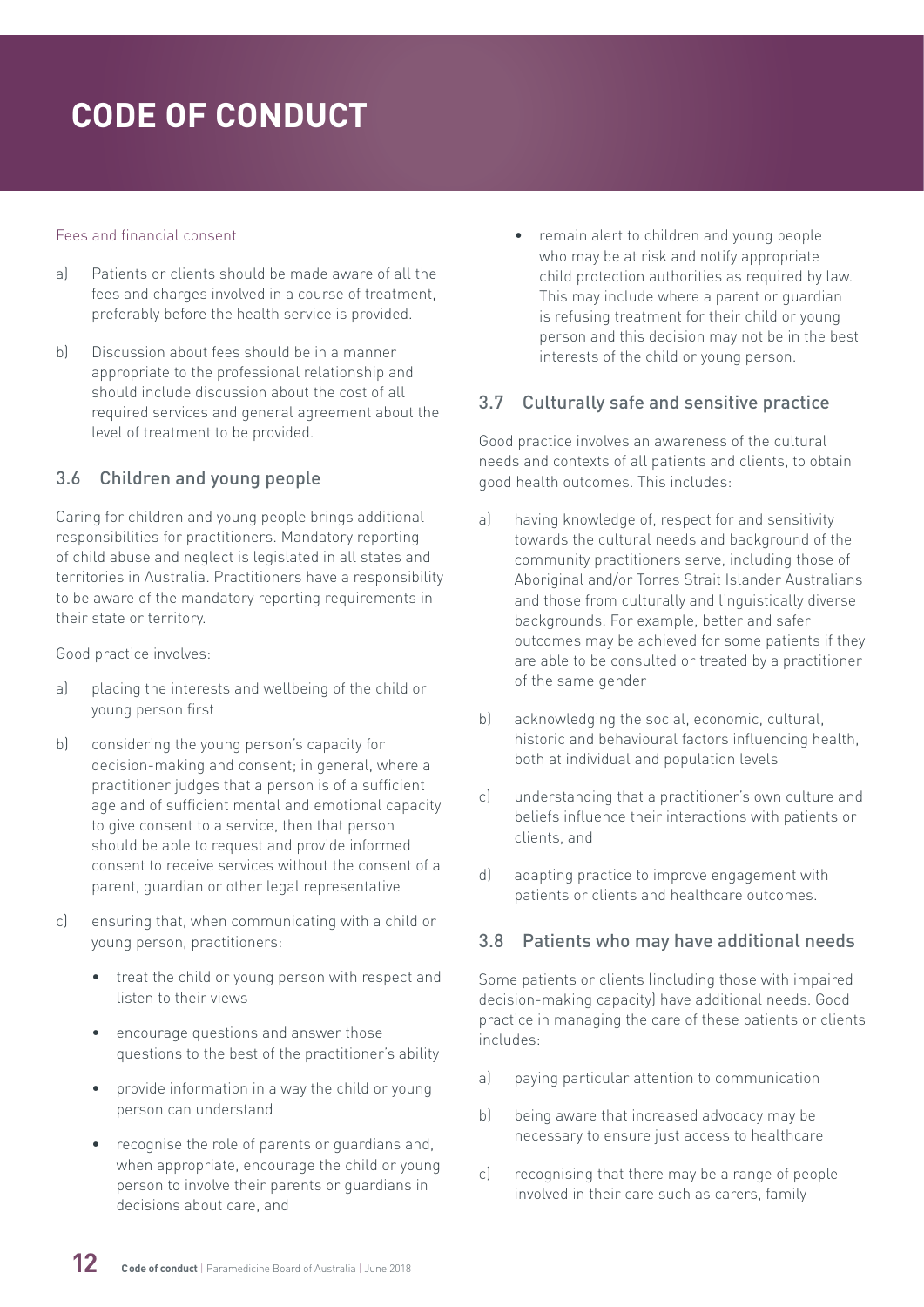<span id="page-12-0"></span>members or a guardian, and involving them when appropriate, and

d) being aware that these patients or clients may be at greater risk.

#### 3.9 Relatives, carers and partners

Good practice involves:

- a) being considerate to relatives, carers, partners and others close to the patient or client and respectful of their role in the care of the patient or client, and
- b) with appropriate consent, being responsive in providing information.

#### 3.10 Adverse events and open disclosure

When adverse events occur, practitioners have a responsibility to be open and honest in communication with a patient or client to review what has occurred and to report appropriately (also see 'open disclosure' at Section 6.2(a)). When something goes wrong, good practice involves:

- a) recognising what has happened
- b) acting immediately to rectify the problem, if possible, including seeking any necessary help and advice
- c) explaining to the patient or client as promptly and fully as possible what has happened and the anticipated short-term and long-term consequences
- d) listening to the patient or client
- e) acknowledging any patient or client distress and providing appropriate support
- f) complying with any relevant policies, procedures and reporting requirements, subject to advice from a professional indemnity insurer
- g) reviewing adverse events and implementing changes to reduce the risk of recurrence (see Section 6 *Minimising risk*)
- h) reporting adverse events to the relevant authority as required (see Section 6 *Minimising risk*), and
- i) ensuring patients or clients have access to information about the processes for making a complaint (for example, through the relevant National Board or healthcare complaints commission).

#### 3.11 When a complaint is made

Patients or clients have a right to complain about their care. When a complaint is made or a formal notification is received by a Board, good practice involves:

- a) acknowledging the person's right to complain
- b) working with the person to resolve the issue where possible
- c) providing a prompt, open and constructive response including an explanation and, if appropriate, an apology
- d) ensuring the complaint or notification does not affect the person's care adversely; in some cases, it may be advisable to refer the person to another practitioner, and
- e) complying with relevant complaints legislation, policies and procedures.

#### 3.12 End-of-life care

Practitioners have a vital role in assisting the community to deal with the reality of death and its consequences. In caring for patients or clients towards the end of their life, good practice involves:

- a) taking steps to manage a person's symptoms and concerns in a manner consistent with their values and wishes
- b) when relevant, providing or arranging appropriate palliative care
- c) understanding the limits of services in prolonging life and recognising when efforts to prolong life may not benefit the person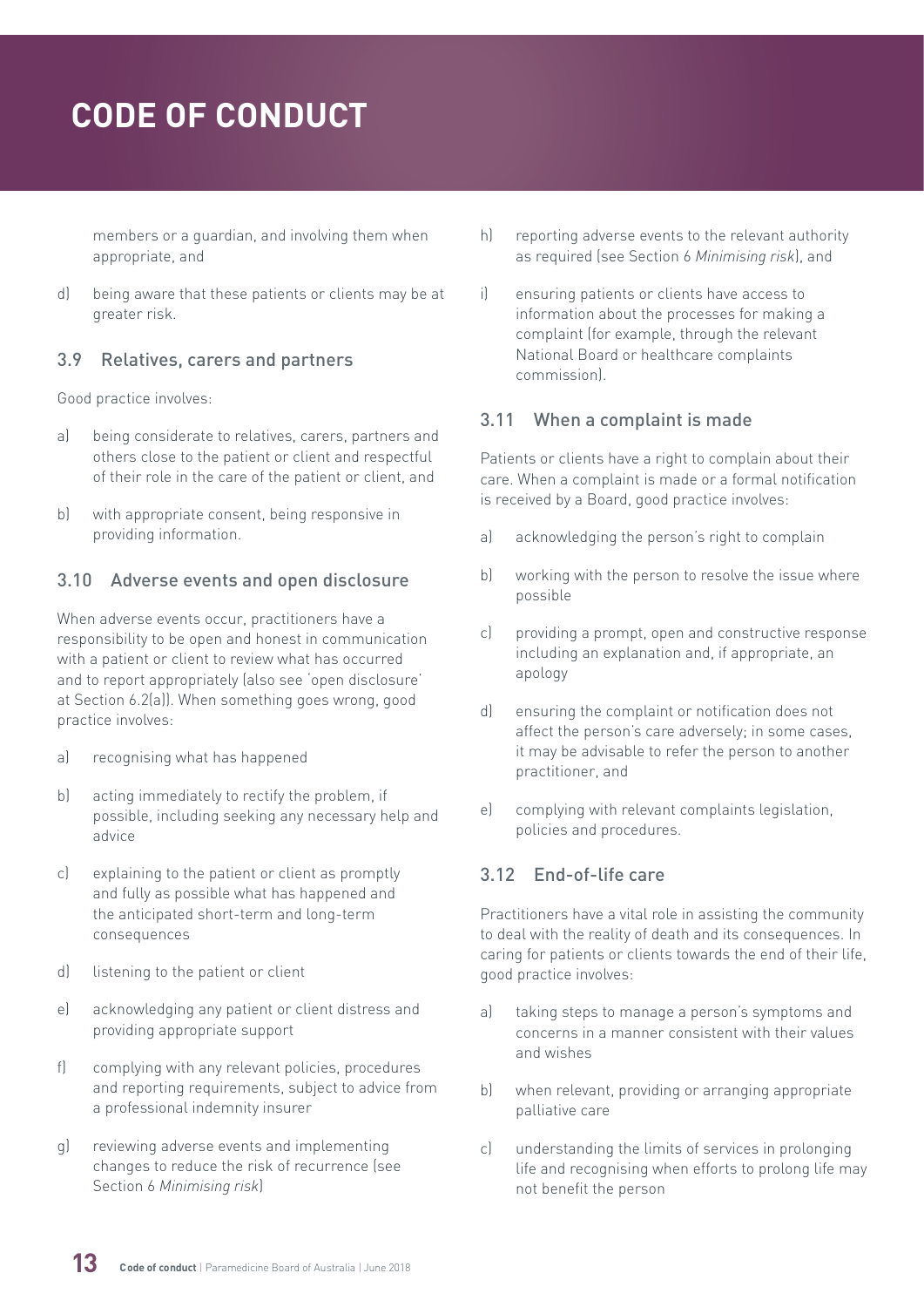- <span id="page-13-0"></span>d) for those practitioners involved in care that may prolong life, understanding that practitioners do not have a duty to try to prolong life at all cost but do have a duty to know when not to initiate and when to cease attempts at prolonging life, while ensuring that patients or clients receive appropriate relief from distress
- e) accepting that patients or clients have the right to refuse treatment or to request the withdrawal of treatment already started
- f) respecting different cultural practices related to death and dying
- g) striving to communicate effectively with patients or clients and their families so they are able to understand the outcomes that can and cannot be achieved
- h) when relevant, facilitating advanced care planning
- i) taking reasonable steps to ensure that support is provided to patients or clients and their families, even when it is not possible to deliver the outcome they desire
- j) communicating with patients or clients and their families about bad news or unexpected outcomes in the most appropriate way and providing support for them while they deal with this information, and
- k) when a patient or client dies, being willing to explain, to the best of the practitioner's knowledge, the circumstances of the death to appropriate members of their family and carers, unless it is known the patient or client would have objected.

#### 3.13 Ending a professional relationship

In some circumstances, the relationship between a practitioner and a patient or client may become ineffective or compromised and may need to end. Good practice involves ensuring that the patient or client is informed adequately of the decision and facilitating arrangements for the continuing care of the patient or client, including passing on relevant clinical information.

#### 3.14 Understanding boundaries

Good practice includes recognising the potential conflicts, risks and complexities of providing care to those in a close relationship, for example close friends, work colleagues and family members and that this can be inappropriate because of the lack of objectivity, possible discontinuity of care and risks to the practitioner or patient. When a practitioner chooses to provide care to those in a close relationship, good practice requires that:

- adequate records are kept
- confidentiality is maintained
- adequate assessment occurs
- appropriate consent is obtained to the circumstances which is acknowledged by both the practitioner and patient or client
- the personal relationship does not in any way impair clinical judgement, and
- at all times an option to discontinue care is maintained. (Also see Section 8.2 *Professional boundaries.)*

#### 3.15 Working with multiple clients

Where practitioners are considering treating multiple patients or clients simultaneously in class or group work, or more than one individual patient or client at the same time, practitioners should consider whether this mode of treatment is appropriate to the patients or clients involved, including whether it could compromise the quality of care (also see Section 3.4 *Confidentiality and privacy* and Section 3.5 *Informed consent*).

#### 3.16 Closing or relocating a practice

When closing or relocating a practice, or when an employed practitioner moves between practices, good practice involves:

a) giving advance notice where possible and as early as possible, and

**14 Code of conduct** | Paramedicine Board of Australia | June 2018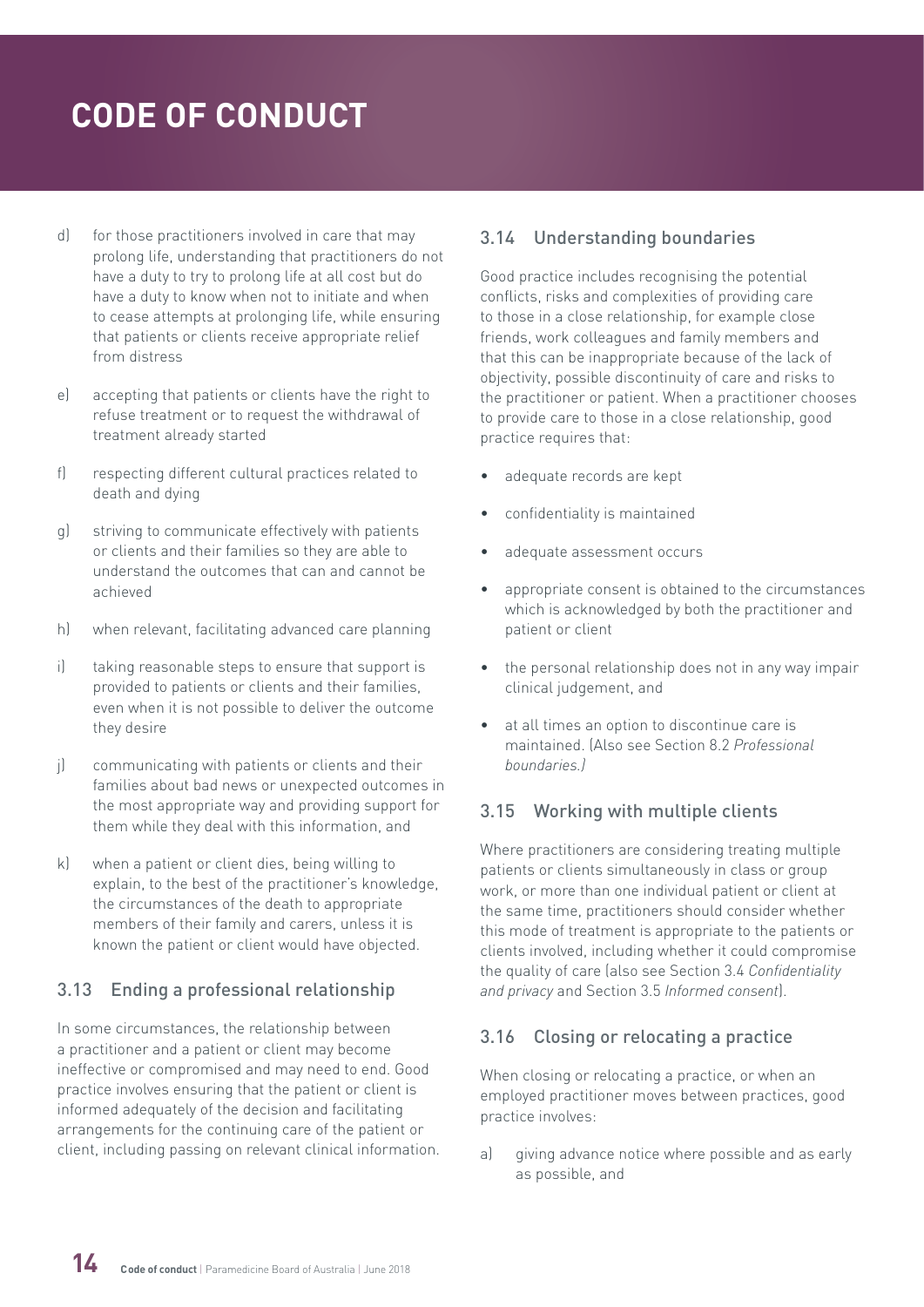<span id="page-14-0"></span>b) facilitating arrangements for the continuing care of all current patients, which may include the transfer or appropriate management of all patient records while following the law governing privacy and health records in the jurisdiction.

### **4 Working with other practitioners**

#### 4.1 Introduction

Good relationships with colleagues and other practitioners strengthen the practitioner–patient/client relationship and enhance patient care.

#### 4.2 Respect for colleagues and other practitioners

Good care is enhanced when there is mutual respect and clear communication between all health professionals involved in the care of the patient or client. Good practice involves:

- a) communicating clearly, effectively, respectfully and promptly with colleagues and other practitioners caring for the patient or client
- b) acknowledging and respecting the contribution of all practitioners involved in the care of the patient or client, and
- c) behaving professionally and courteously to colleagues and other practitioners at all times, including when using social media.

#### 4.3 Delegation, referral and handover

Delegation involves one practitioner asking another person or member of staff to provide care on behalf of the delegating practitioner while that practitioner retains overall responsibility for the care of the patient or client.

Referral involves one practitioner sending a patient or client to obtain an opinion or treatment from another practitioner. Referral usually involves the transfer (in part) of responsibility for the care of the patient or client, usually for a defined time and a particular purpose, such as care that is outside the referring practitioner's expertise or scope of practice.

Handover is the process of transferring all responsibility to another practitioner.

Good practice involves:

- a) taking reasonable steps to ensure that any person to whom a practitioner delegates, refers or hands over has the qualifications and/or experience and/ or knowledge and/or skills to provide the care required
- b) understanding that, although a delegating practitioner will not be accountable for the decisions and actions of those to whom they delegate, the delegating practitioner remains responsible for the overall management of the patient or client and for the decision to delegate, and
- c) always communicating sufficient information about the patient or client and the treatment needed to enable the continuing care of the patient or client.

#### 4.4 Teamwork

Many practitioners work closely with a wide range of other practitioners, with benefits for patient care.

Effective collaboration is a fundamental aspect of good practice when working in a team. The care of patients or clients is improved when there is mutual respect and clear communication as well as an understanding of the responsibilities, capacities, constraints and ethical codes of each other's health professions. Working in a team does not alter a practitioner's personal accountability for professional conduct and the care provided. When working in a team, good practice involves:

- a) understanding the particular role in the team and attending to the responsibilities associated with that role
- b) advocating for a clear delineation of roles and responsibilities, including that there is a recognised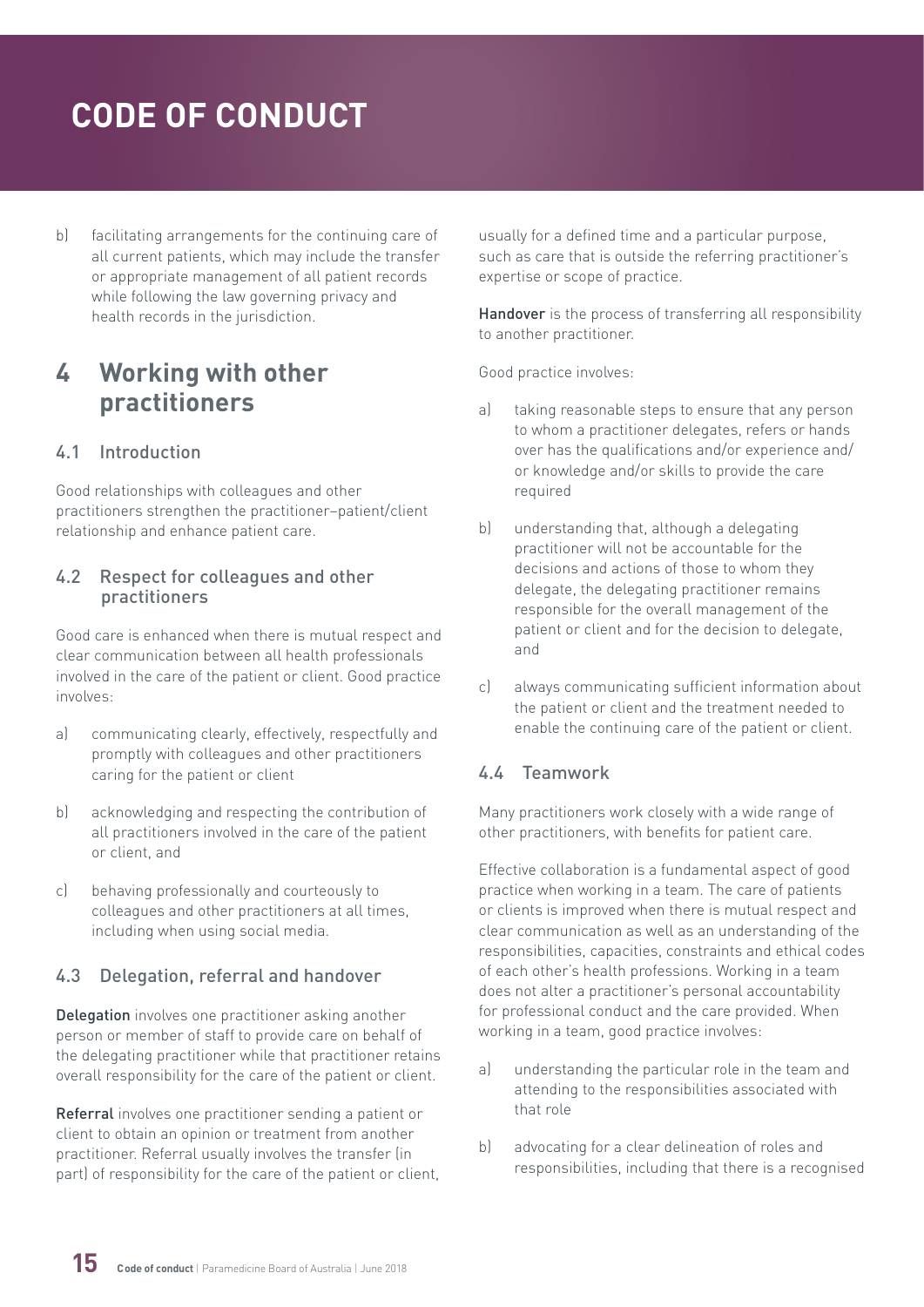<span id="page-15-0"></span>team leader or coordinator although care within the team may be provided by different practitioners from different health professions within different models of care

- c) communicating effectively with other team members
- d) informing patients or clients about the roles of team members
- e) acting as a positive role model for team members
- f) understanding the nature and consequences of bullying and harassment and seeking to avoid or eliminate such behaviour in the workplace, and
- g) supporting students and practitioners receiving supervision and others within the team.

#### 4.5 Coordinating care with other practitioners

Good patient care requires coordination between all treating practitioners. Good practice involves:

- a) communicating all the relevant information in a timely way, and
- b) ensuring that it is clear to the patient or client, the family and colleagues who has ultimate responsibility for coordinating the care of the patient or client.

### **5 Working within the healthcare system**

#### 5.1 Introduction

Practitioners have a responsibility to contribute to the effectiveness and efficiency of the healthcare system.

#### 5.2 Wise use of healthcare resources

It is important to use healthcare resources wisely. Good practice involves:

- a) ensuring that the services provided are appropriate for the assessed needs of the patient or client and are not excessive, unnecessary or not reasonably required
- b) upholding the right of patients or clients to gain access to the necessary level of healthcare, and, whenever possible, helping them to do so
- c) supporting the transparent and equitable allocation of healthcare resources, and
- d) understanding that the use of resources can affect the access other patients or clients have to healthcare resources.

#### 5.3 Health advocacy

There are significant disparities in the health status of different groups in the Australian community. These disparities result from social, cultural, geographic, health-related and other factors. In particular, Indigenous Australians bear the burden of gross social, cultural and health inequity. Other groups may experience health disparities including people with intellectual or physical disabilities, those from culturally and linguistically diverse backgrounds and refugees. Good practice involves using expertise and influence to protect and advance the health and wellbeing of individual patients or clients, communities and populations.

#### 5.4 Public health

Practitioners have a responsibility to promote the health of the community through disease prevention and control, education and, where relevant, screening. Good practice involves:

- a) understanding the principles of public health, including health education, health promotion, disease prevention and control and screening, and
- b) participating in efforts to promote the health of the community and being aware of obligations in disease prevention, including screening and reporting notifiable diseases where relevant.

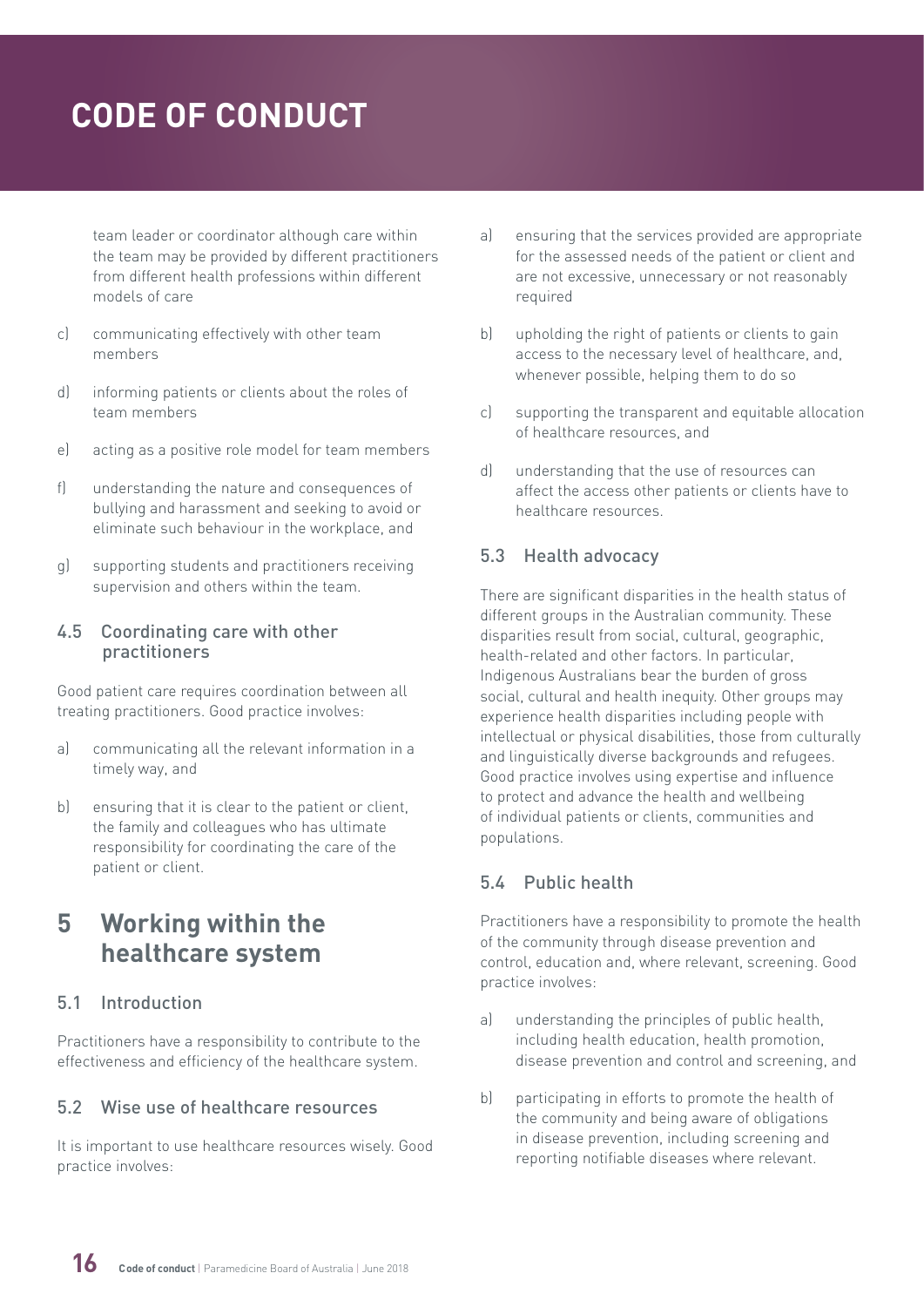### <span id="page-16-0"></span>**6 Minimising risk**

#### 6.1 Introduction

Risk is inherent in healthcare. Minimising risk to patients or clients is an important component of practice. Good practice involves understanding and applying the key principles of risk minimisation and management in practice.



#### 6.2 Risk management

Good practice in relation to risk management involves:

- a) being aware of the principles of open disclosure and a non-punitive approach to incident management; a useful reference is the Australian Commission on Safety and Quality in Health Care's National Open Disclosure Standard available at [www.safetyandquality.gov.au](file:///C:\Users\helen\AppData\Local\Microsoft\Windows\Temporary Internet Files\Content.Outlook\LLROZHLU\Early and multiple versions\www.safetyandquality.gov.au)
- b) participating in systems of quality assurance and improvement
- c) participating in systems for surveillance and monitoring of adverse events and 'near misses', including reporting such events to the relevant authority
- d) if a practitioner has management responsibilities, making sure that systems are in place for raising concerns about risks to patients or clients
- e) working in practice and within systems to reduce error and improve the safety of patients or clients and supporting colleagues who raise concerns about the safety of patients or clients, and
- f) taking all reasonable steps to address the issue if there is reason to think that the safety of patients or clients may be compromised.

#### 6.3 Practitioner performance

The welfare of patients or clients may be put at risk if a practitioner is performing poorly. If there is a risk, good practice involves:

- a) complying with statutory reporting requirements, including those under the National Law
- b) recognising and taking steps to minimise the risks of fatigue, including complying with relevant state and territory occupational health and safety legislation
- c) if a practitioner knows or suspects that they have a health condition that could adversely affect judgement or performance, following the guidance in Section 9.2 *Practitioner health*
- d) taking steps to protect patients or clients from being placed at risk of harm posed by a colleague's conduct, practice or ill health
- e) taking appropriate steps to assist a colleague to receive help if there are concerns about the colleague's performance or fitness to practise, and
- f) if a practitioner is not sure what to do, seeking advice from an experienced colleague, the employer/s, practitioner health advisory services, professional indemnity insurers, the National Boards or a professional organisation.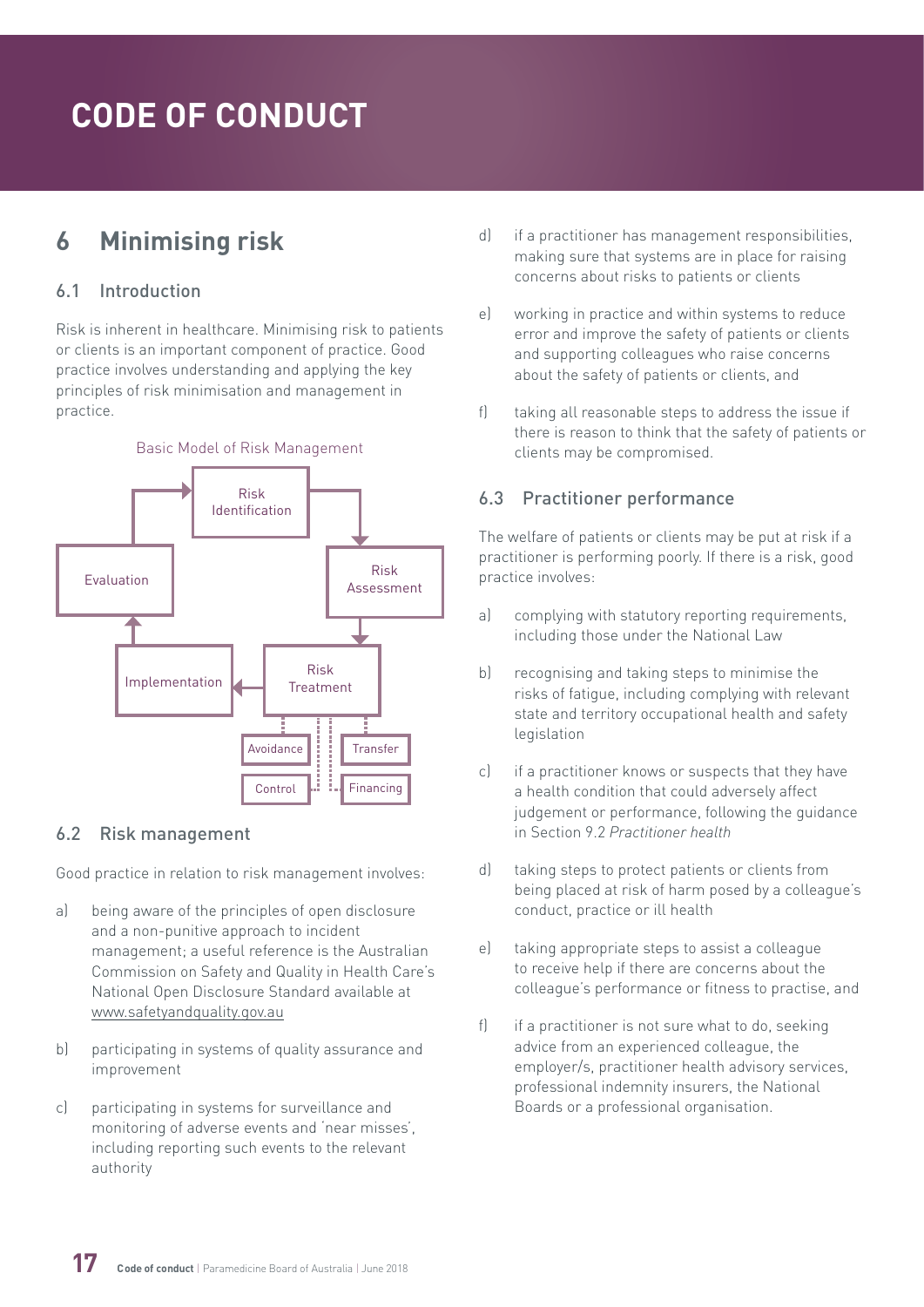### <span id="page-17-0"></span>**7 Maintaining professional performance**

#### 7.1 Introduction

Maintaining and developing knowledge, skills and professional behaviour are core aspects of good practice. This requires self-reflection and participation in relevant professional development, practice improvement and performance-appraisal processes to continually develop professional capabilities. These activities must continue through a practitioner's working life as science and technology develop and society changes.

#### 7.2 Continuing professional development (CPD)

Development of knowledge, skills and professional behaviour must continue throughout a practitioner's working life. Good practice involves keeping knowledge and skills up to date to ensure that practitioners continue to work within their competence and scope of practice. The National Law requires practitioners to undertake CPD. Practitioners should refer to the National Board's registration standard and guidelines on CPD for details of these requirements.

### **8 Professional behaviour**

#### 8.1 Introduction

In professional life, practitioners must display a standard of behaviour that warrants the trust and respect of the community. This includes observing and practising the principles of ethical conduct.

The guidance contained in this section emphasises the core qualities and characteristics of good practitioners outlined in Section 1.2 *Professional values and qualities*.

#### 8.2 Professional boundaries

Professional boundaries allow a practitioner and a patient/client to engage safely and effectively in a therapeutic relationship. Professional boundaries refers to the clear separation that should exist between professional conduct aimed at meeting the health needs of patients or clients and a practitioner's own personal views, feelings and relationships which are not relevant to the therapeutic relationship.

Professional boundaries are integral to a good practitioner–patient/client relationship. They promote good care for patients or clients and protect both parties. Good practice involves:

- a) maintaining professional boundaries
- b) never using a professional position to establish or pursue a sexual, exploitative or otherwise inappropriate relationship with anybody under a practitioner's care; this includes those close to the patient or client, such as their carer, guardian, spouse or the parent of a child patient or client
- c) recognising that sexual and other personal relationships with people who have previously been a practitioner's patients or clients are usually inappropriate, depending on the extent of the professional relationship and the vulnerability of a previous patient or client, and
- d) avoiding the expression of personal beliefs to patients or clients in ways that exploit their vulnerability or that are likely to cause them distress.

Practitioners need to be aware of and comply with any guidelines of their National Board in relation to professional boundaries.

#### 8.3 Reporting obligations

Practitioners have statutory responsibility under the National Law to report matters to the National Boards: please refer to the Board's guidelines on mandatory reporting and sections 130 and 141 of the National Law. They also have professional obligations to report to the Boards and their employer/s if they have had any limitations placed on their practice. Good practice involves:

- a) being aware of these reporting obligations
- b) complying with any reporting obligations that apply to practice, and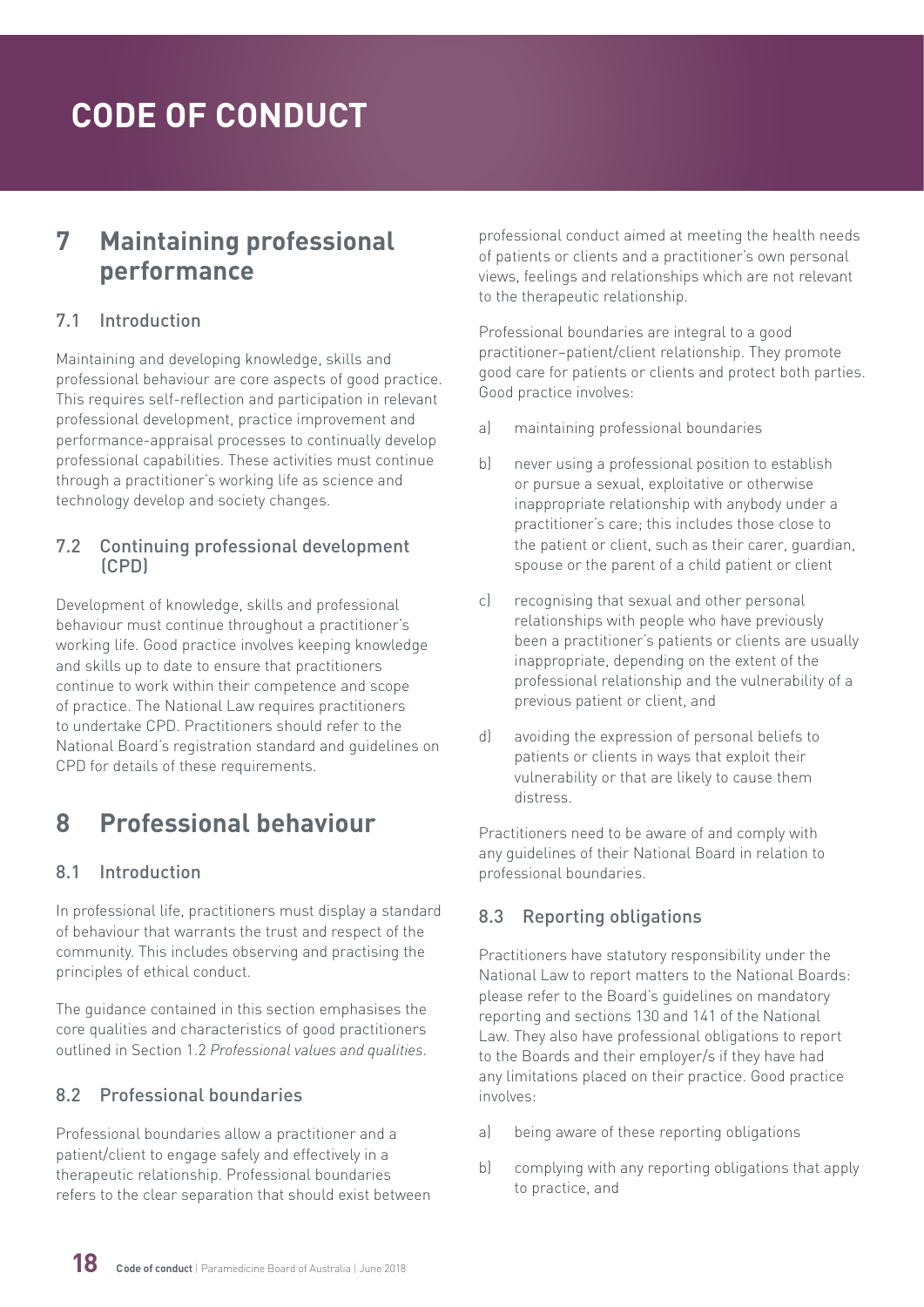<span id="page-18-0"></span>c) seeking advice from the Boards, professional indemnity insurer or other relevant bodies if practitioners are unsure about their obligations.

#### 8.4 Health records

Maintaining clear and accurate health records is essential for the continuing good care of patients or clients. Practitioners should be aware that some National Boards have specific guidelines in relation to records. Good practice involves:

- a) keeping accurate, up-to-date, factual, objective and legible records that report relevant details of clinical history, clinical findings, investigations, information given to patients or clients, medication and other management in a form that can be understood by other health practitioners
- b) ensuring that records are held securely and are not subject to unauthorised access, regardless of whether they are held electronically and/or in hard copy
- c) ensuring that records show respect for patients or clients and do not include demeaning or derogatory remarks
- d) ensuring that records are sufficient to facilitate continuity of care
- e) making records at the time of events or as soon as possible afterwards
- f) recognising the right of patients or clients to access information contained in their health records and facilitating that access, and
- g) promptly facilitating the transfer of health information when requested by patients or clients.

#### 8.5 Insurance

Practitioners have a statutory requirement to ensure that practice is appropriately covered by professional indemnity insurance (see the Board's professional indemnity insurance registration standard).

#### 8.6 Advertising

Advertisements for services can be useful in providing information for patients or clients. All advertisements must comply with the provisions of the National Law on the advertising of regulated health services, relevant consumer protection legislation, and state and territory fair trading Acts and, if applicable, legislation regulating the advertising of therapeutic goods.

Good practice involves complying with the National Law, (explained in the Board's guidelines on advertising of regulated health services) and relevant Commonwealth, state and territory legislation and ensuring that any promotion of therapeutic products is ethical.

#### 8.7 Legal, insurance and other assessments

When a practitioner is contracted by a third party to provide a legal, insurance or other assessment of a person who is not their patient or client, the usual therapeutic practitioner–patient/client relationship does not exist. In this situation, good practice involves:

- a) applying the standards or professional behaviour described in this code to the assessment; in particular, being courteous, alert to the concerns of the person and ensuring the person's consent
- b) explaining to the person the practitioner's area of practice, role and the purpose, nature and extent of the assessment to be conducted
- c) anticipating and seeking to correct any misunderstandings that the person may have about the nature and purpose of the assessment and report
- d) providing an impartial report (see Section 8.8 *Reports, certificates and giving evidence*), and
- e) recognising that if an unrecognised, serious problem is discovered during the assessment, there is a duty of care to inform the patient or client or their treating practitioner.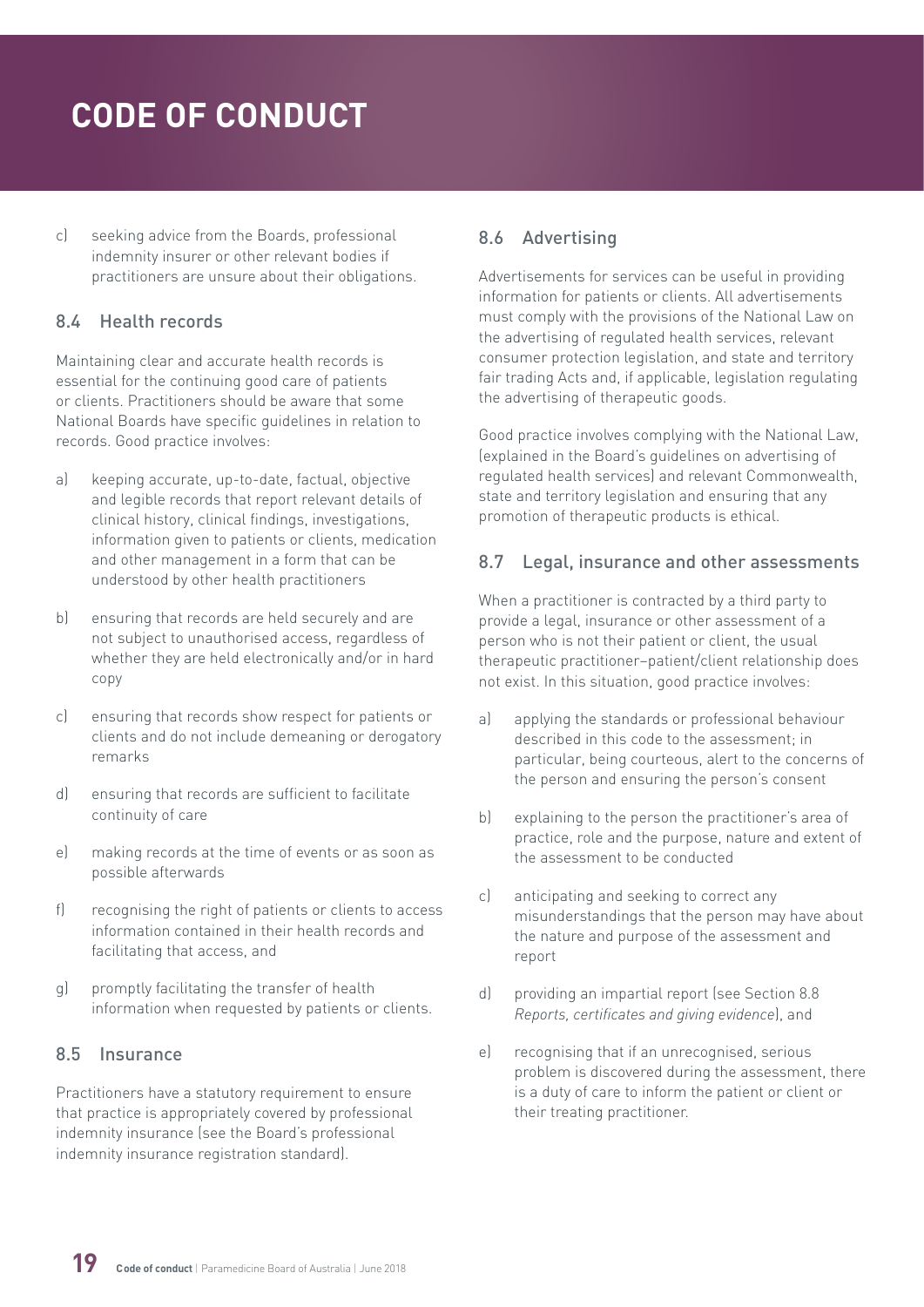#### <span id="page-19-0"></span>8.8 Reports, certificates and giving evidence

The community places a great deal of trust in practitioners. Consequently, some practitioners have been given the authority to sign documents such as sickness or fitness for work certificates on the assumption that they will only sign statements that they know, or reasonably believe, to be true. Good practice involves:

- a) being honest and not misleading when writing reports and certificates and only signing documents believed to be accurate
- b) taking reasonable steps to verify the content before signing a report or certificate and not omitting relevant information deliberately
- c) if so agreed, preparing or signing documents and reports within a reasonable and justifiable timeframe, and
- d) making clear the limits of a practitioner's knowledge and not giving opinion beyond those limits when providing evidence.

#### 8.9 Curriculum vitae

When providing curriculum vitae, good practice involves:

- a) providing accurate, truthful and verifiable information about a practitioner's experience and qualifications, and
- b) not misrepresenting by misstatement or omission a practitioner's experience, qualifications or position.

Also see Section 10.3 *Assessing colleagues* in relation to providing references for colleagues.

#### 8.10 Investigations

Practitioners have responsibilities and rights relating to any legitimate investigation of their practice or that of a colleague. In meeting these responsibilities, it is advisable to seek legal advice or advice from a professional indemnity insurer. Good practice involves:

a) cooperating with any legitimate inquiry into the treatment of a patient or client and with any complaints procedure that applies to a practitioner's work

- b) disclosing to anyone entitled to ask for it information relevant to an investigation into the conduct, performance or health of a practitioner or colleague, and
- c) assisting the coroner when an inquest or inquiry is held into the death of a patient or client by responding to the coroner's enquiries and by offering all relevant information.

#### 8.11 Conflicts of interest

Patients or clients rely on the independence and trustworthiness of practitioners for any advice or treatment offered. A conflict of interest in practice arises when a practitioner, entrusted with acting in the interests of a patient or client, also has financial, professional or personal interests or relationships with third parties which may affect their care of the patient or client.

Multiple interests are common. They require identification, careful consideration, appropriate disclosure and accountability. When these interests compromise, or might reasonably be perceived by an independent observer to compromise the practitioner's primary duty to the patient or client, practitioners must recognise and resolve this conflict in the best interests of the patient or client.

- a) recognising potential conflicts of interest that may arise in relation to initiating or continuing a professional relationship with a patient or client
- b) acting in the best interests of patients or clients when making referrals and when providing or arranging treatment or care
- c) informing patients or clients when a practitioner has an interest that could affect or could be perceived to affect patient or client care
- d) recognising that pharmaceutical and other marketing may influence practitioners and being aware of ways in which practice may be influenced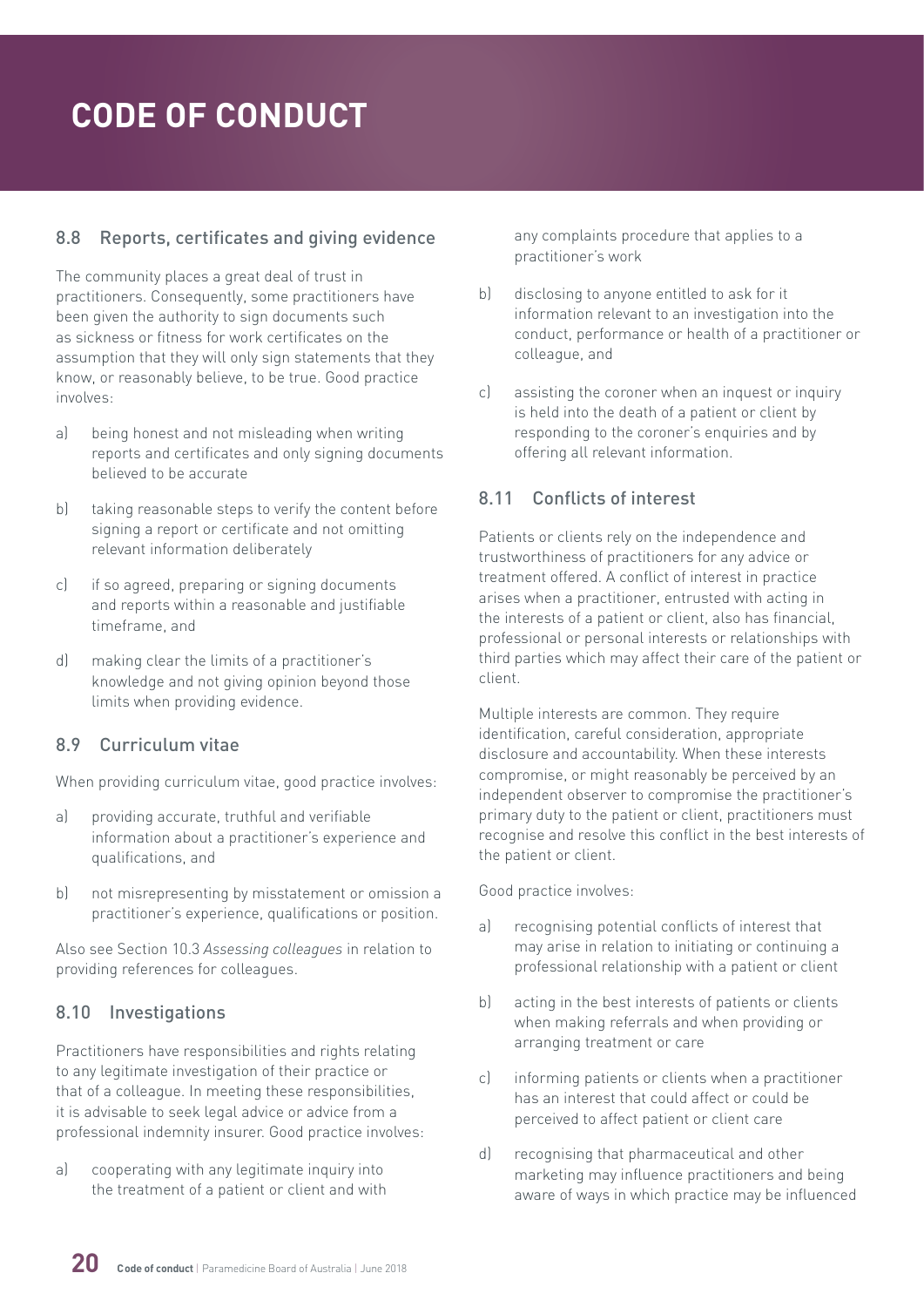- <span id="page-20-0"></span>e) not asking for or accepting any inducement, gift or hospitality from companies that sell or market drugs or other products that may affect or be seen to affect the way practitioners prescribe for, treat or refer patients or clients
- f) not asking for or accepting fees for meeting sales representatives
- g) not offering inducements to colleagues or entering into arrangements that could be perceived to provide inducements, and
- h) not allowing any financial or commercial interest in a hospital, other healthcare organisation or company providing healthcare services or products to adversely affect the way in which patients or clients are treated. When practitioners or their immediate family have such an interest and that interest could be perceived to influence the care provided, practitioners must inform their patients or clients.

#### 8.12 Financial and commercial dealings

Practitioners must be honest and transparent in financial arrangements with patients or clients. Good practice involves:

- a) not exploiting the vulnerability or lack of knowledge of patients or clients when providing or recommending services
- b) not encouraging patients or clients to give, lend or bequeath money or gifts that will benefit a practitioner directly or indirectly
- c) not accepting gifts from patients or clients other than tokens of minimal value such as flowers or chocolates, and, if token gifts are accepted, making a file note or informing a colleague where possible
- d) not becoming involved financially with patients or clients; for example, through loans and investment schemes
- e) not influencing patients or clients or their families to make donations to other people or organisations, and
- f) being transparent in financial and commercial matters relating to work, including dealings with employers, insurers and other organisations or individuals and in particular:
	- declaring any relevant and material financial or commercial interest that a practitioner or their family might have in any aspect of the care of the patient or client, and
	- declaring to patients or clients any professional and financial interest in any product or service a practitioner might endorse or sell from their practice and not making an unjustifiable profit from the sale or endorsement.

### **9 Ensuring practitioner health**

#### 9.1 Introduction

As a practitioner, it is important to maintain health and wellbeing. This includes seeking an appropriate work– life balance.

#### 9.2 Practitioner health

- a) attending a general practitioner or other appropriate practitioner to meet health needs
- b) seeking expert, independent, objective advice when a practitioner needs healthcare and being aware of the risks of self-diagnosis and self-treatment
- c) understanding the principles of immunisation against communicable diseases
- d) for practitioners who are able to prescribe, conforming to the legislation in the relevant states and territories in relation to self-prescribing
- e) recognising the impact of fatigue on practitioner health and ability to care for patients or clients and endeavouring to work safe hours whenever possible
- f) being aware of any relevant practitioner health program if advice or help is needed, and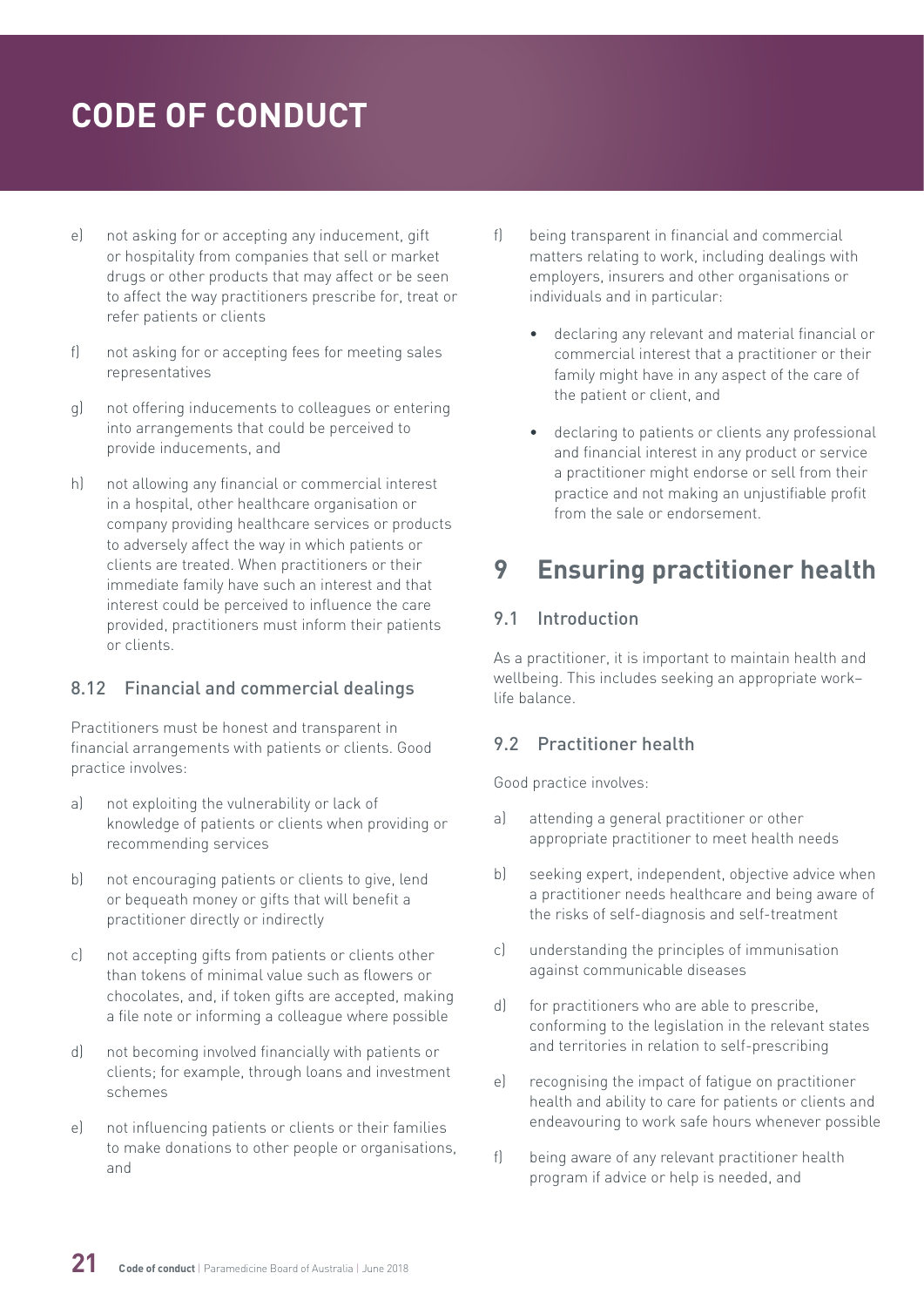- <span id="page-21-0"></span>g) if a practitioner knows or suspects that they have a health condition or impairment that could adversely affect judgement, performance or the health of patients or clients:
	- not relying on self-assessment of the risk posed to patients or clients
	- consulting a doctor or other practitioner as appropriate about whether, and in what ways, the affected practitioner may need to modify practice and following the treating practitioner's advice, and
	- being aware of practitioner responsibility under the National Law to notify the Boards in relation to certain impairments.

#### 9.3 Other practitioners' health

Health practitioners have a responsibility to assist their colleagues to maintain good health. Good practice involves:

- a) providing practitioners who are patients or clients with the same quality of care provided to other patients or clients
- b) notifying the Boards if treating another registered practitioner who has patients or clients at risk of substantial harm when practising their profession because they have an impairment (refer to the Boards' guidelines on mandatory reporting); this is a professional as well as a statutory responsibility under the National Law
- c) notifying the Boards and encouraging a colleague (who is not a patient or client) who you work with to seek appropriate help if it is reasonably believed the colleague may be ill and impaired; and if this impairment has placed patients or clients at risk of substantial harm, refer to the notification provisions of the National Law and the Boards' guidelines on mandatory notifications, and
- d) recognising the impact of fatigue on the health of colleagues, including those under supervision, and facilitating safe working hours wherever possible.

### **10 Teaching, supervising and assessing**

#### 10.1 Introduction

Teaching, supervising and mentoring practitioners and students is important for their development and for the care of patients or clients. It is part of good practice to contribute to these activities and provide support, assessment, feedback and supervision for colleagues, practitioners in training and students. It also adds value to the supervisor's practice through engagement with the person being supervised and their learning needs. There are a range of supervision models being adopted in the health professions, including coach, mentor and shadow.

#### 10.2 Teaching and supervising

- a) seeking to develop the skills, attitudes and practices of an effective teacher, whenever a practitioner is involved in teaching
- b) as a supervisor, recognising that the onus of supervision cannot be transferred
- c) making sure that any practitioner or student under supervision receives adequate oversight and feedback, including undertaking an assessment of each student supervised; reflecting on that student's ability, competence and learning requirements; and planning their supervision based on that assessment rather than any external direction, and
- d) avoiding any potential for conflict of interest in the supervisory relationship; for example, by supervising someone who is a close relative or friend or where there is another potential conflict of interest that could impede objectivity and/or interfere with the supervised person's achievement of learning outcomes or relevant experience.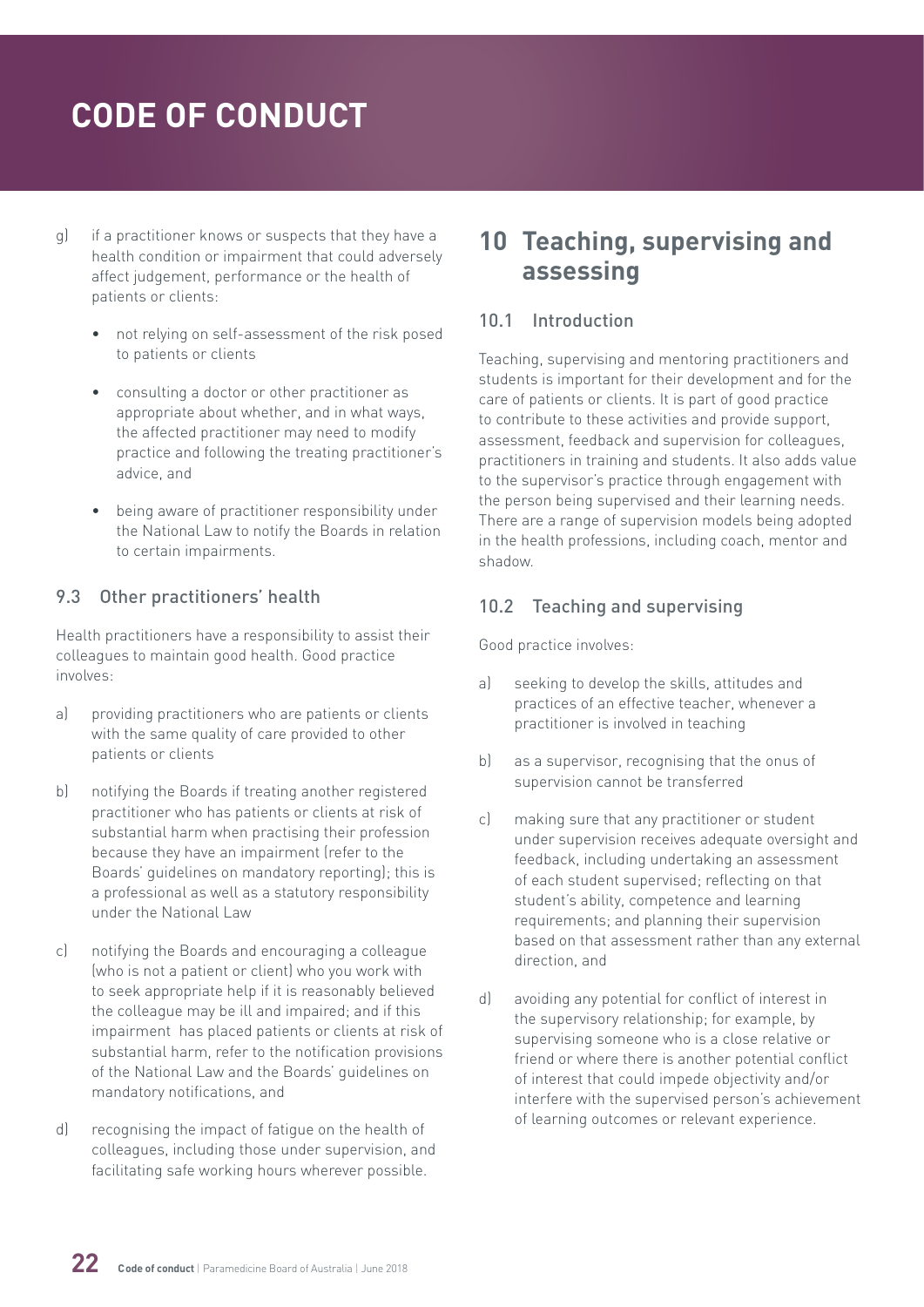#### <span id="page-22-0"></span>10.3 Assessing colleagues

Assessing colleagues is an important part of making sure that the highest standards or practice are achieved. Good practice involves:

- a) being honest, objective and constructive when assessing the performance of colleagues, including students; patients or clients will be put at risk of harm if an assessment describes as competent someone who is not, and
- b) when giving references or writing reports about colleagues, providing accurate and justifiable information promptly and including all relevant information.

#### 10.4 Students

Students are learning how best to care for patients or clients. Creating opportunities for learning improves their clinical practice and nurtures the future workforce. Good practice involves:

- a) treating students with respect and patience
- b) making the scope of the student's role in patient or client care clear to the student, to patients or clients and to other members of the healthcare team, and
- c) informing patients or clients about the involvement of students and encouraging their consent for student participation while respecting their right to choose not to consent.

### **11 Undertaking research**

#### 11.1 Introduction

Research involving humans, their tissue samples or their health information is vital in improving the quality of healthcare and reducing uncertainty for patients and clients now and in the future, and in improving the health of the population as a whole. Research in Australia is governed by guidelines issued in accordance with the *National Health and Medical Research Council Act* 

*1992* (Cth). Practitioners undertaking research should familiarise themselves with and follow these guidelines.

Research involving animals is governed by legislation in states and territories and by guidelines issued by the NHMRC.

#### 11.2 Research ethics

Being involved in the design, organisation, conduct or reporting of health research involving humans brings particular responsibilities for practitioners. These responsibilities, drawn from the NHMRC guidelines, include:

- a) according to participants the respect and protection that is due to them
- b) acting with honesty and integrity
- c) ensuring that any protocol for human research has been approved by a human research ethics committee, in accordance with the *National statement on ethical conduct in human research* issued by the NHMRC (which addresses privacy issues, and refers to the need to consider relevant state, territory and federal privacy legislation)
- d) disclosing the sources and amounts of funding for research to the human research ethics committee
- e) disclosing any potential or actual conflicts of interest to the human research ethics committee
- f) ensuring that human participation is voluntary and based on informed consent and an adequate understanding of sufficient information about the purpose, methods, demands, risks and potential benefits of the research
- g) ensuring that any dependent relationship between practitioners and their patients or clients is taken into account in the recruitment of patients or clients as research participants
- h) seeking advice when research involves children or adults who are not able to give informed consent to ensure that there are appropriate safeguards in place, including ensuring that a person empowered to make decisions on the behalf of patients or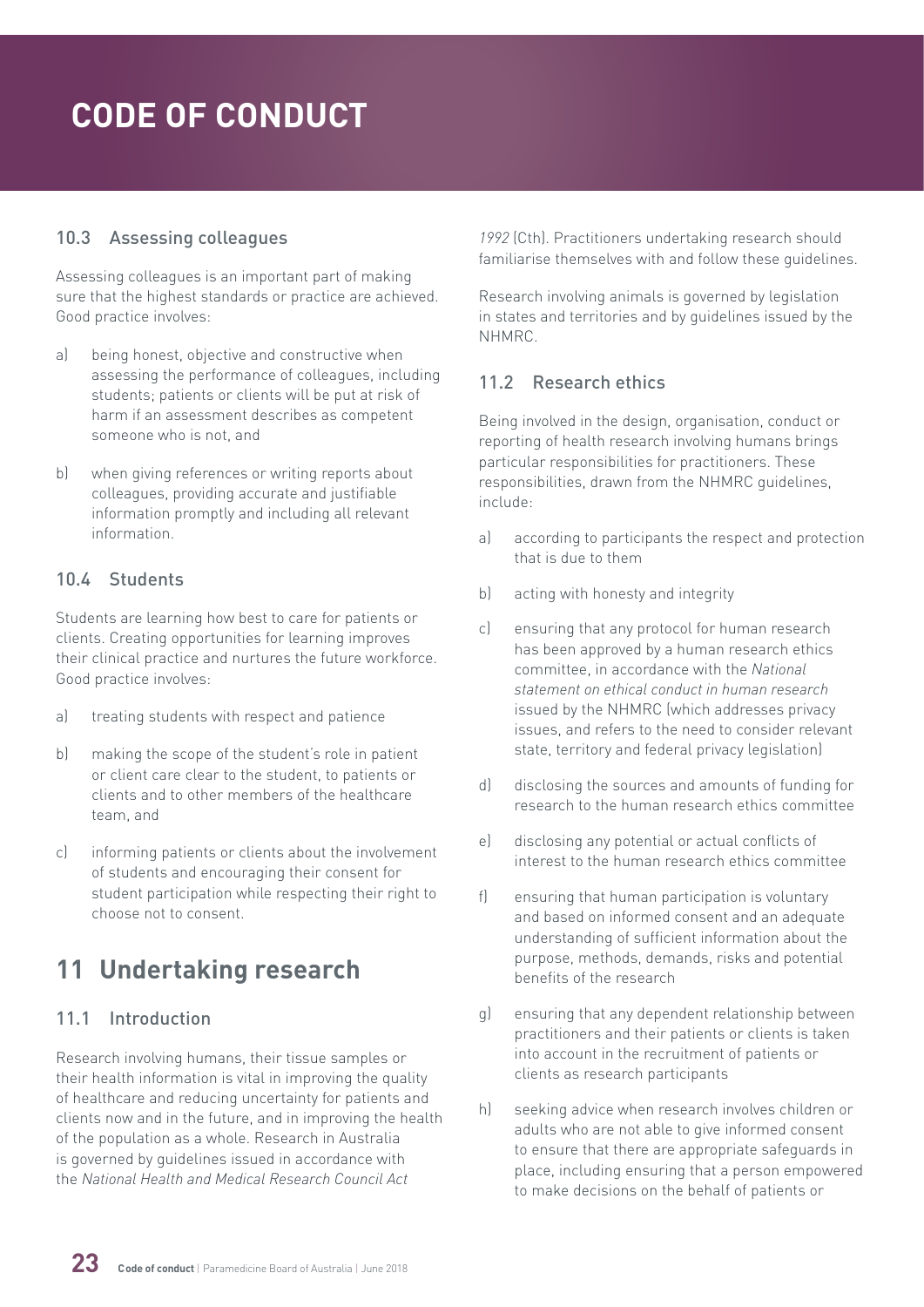<span id="page-23-0"></span>clients has given informed consent or that there is other lawful authority to proceed

- i) adhering to the approved research protocol
- j) monitoring the progress of the research and reporting adverse events or unexpected outcomes promptly
- k) respecting the entitlement of research participants to withdraw from any research at any time and without giving reasons
- l) adhering to the guidelines regarding publication of findings, authorship and peer review, and
- m) reporting possible fraud or misconduct in research as required under the *Australian code for the responsible conduct of research* issued by the NHMRC.

Practitioners should refer to the NHMRC publications listed above for more guidance.

#### 11.3 Treating practitioners and research

When practitioners are involved in research that involves patients or clients, good practice includes:

- a) respecting the right of patients or clients to withdraw from a study without prejudice to their treatment, and
- b) ensuring that a decision by patients or clients not to participate does not compromise the practitioner– patient/client relationship or the care of the patient or client.

### **References**

The Australian Commission on Safety and Quality in Health Care's website ([www.safetyandquality.gov.au\)](http://www.safetyandquality.gov.au) provides relevant guidance on a range of safety and quality issues. Information of particular relevance to health practitioners includes:

- health literacy
- open disclosure and incident management
- hand hygiene, and
- healthcare rights.

The National Health and Medical Research Council's website [\(www.nhmrc.gov.au\)](http://www.nhmrc.gov.au) provides relevant information on informed consent and research issues.

Health Workforce Australia's website [\(www.hwa.gov.au\)](http://www.hwa.gov.au) provides information on a range of health workforce issues, including resources on clinical supervision.

The Therapeutic Goods Administration's website [\(www.tga.gov.au\)](http://www.tga.gov.au) provides relevant information on therapeutic goods.

### **Definitions**

Electronic means any digital form of communication, including email, Skype, internet, social media, etc.

Providing care includes, but is not limited to any care, treatment, advice, service or goods provided in respect of the physical or mental health of a person, whether remunerated or pro bono.

Practice means any role, whether remunerated or not, in which the individual uses their skills and knowledge as a practitioner in their regulated health profession. For the purposes of this code, practice is not restricted to the provision of direct clinical care. It also includes using professional knowledge in a direct non-clinical relationship with patients or clients, working in management, administration, education, research, advisory, regulatory or policy development roles and any other roles that have an impact on safe, effective delivery of health services in the health profession.

Patient or client includes all consumers of healthcare services.

Social media describes the online and mobile tools that people use to share opinions, information, experiences, images, and video or audio clips and includes websites and applications used for social networking. Common sources of social media include, but are not limited to, social networking sites such as Facebook and LinkedIn. blogs (personal, professional and those published anonymously), WOMO, True Local and microblogs such as Twitter, content-sharing websites such as YouTube and Instagram, and discussion forums and message boards.